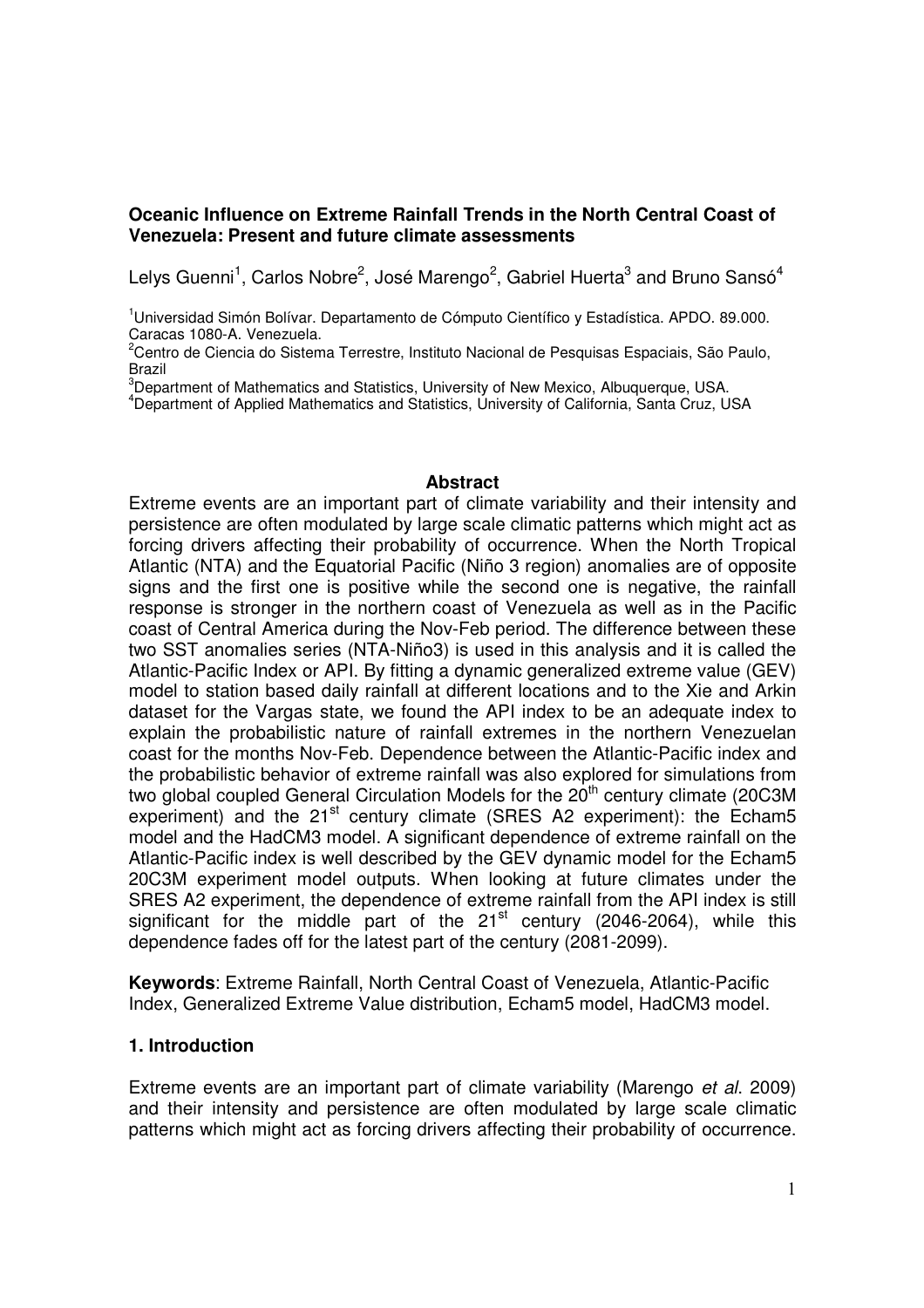From the probabilistic point of view these events are attached to values located at the tail of the probability distribution of the climatic variable of interest (e.g. temperature or precipitation), and can be associated to the upper or lower tail of the distribution. Drought events are understood as extreme events associated with the lower tail of the probability distribution; however their impacts are the result of successive occurrences of such events which make up cumulative seasonal anomalies with severe consequences for society and the environment.

Sea surface temperature (SST) anomalies, in particular, SST anomalies associated or not with ENSO (El Niño-Southern Oscillation) play an important role in defining the probability of occurrence of such events. Marengo et al. (2008) analyzed the Amazonian drought of 2005 and concluded that the causes of the drought were not related to El Niño, but to an anomalously warm Tropical Atlantic. Haylock et al. (2006) examining total and extreme rainfall for South America during the period 1960-2000 concluded that the patterns of change of extreme events agreed with the patterns of change for total rainfall and most of the observed coherence in the spatial variability of rainfall trends could be explained by ENSO conditions. Recently Ropelewski and Bell (2008) examined the shift in the seasonal histograms of daily rainfall over South America conditional on the ENSO phase and their results suggest a broader impact on daily values than on the mean values of rainfall. Grimm and Tedeschi (2009) also show that there is more sensitivity to ENSO in the extreme range of daily rainfall than in the ranges of moderate to light rainfall. Therefore applying adequate tools to separate SST anomalies effects over the central part of the rainfall probability distribution from its effects over distribution tail might be more effective to assess ENSO impacts on extremes.

Exceptional rainfall events occurred during mid-December 1999 produced floods and landslides along the north central coast of Venezuela with over 10,000 fatalities reported and economic looses estimated at over \$1.8 million (Marengo et al. 2003, Lyon, 2003). Similar events occurred also in February, 1951 and February 2005. Wieczorek et al. (2001) also reported that many of these severe events documented in the region have occurred during the period November-February. Marengo at al. (2003) presented an analysis of the atmospheric circulation and oceanic conditions which gave place to the exceptional rainfall of December 1999. They found that anomalous tropical Atlantic conditions with warmer temperatures than normal, jointly with local conditions enhancing the convection of humid air from the Atlantic, were the main causes of the development of a strong convective activity in the region. At the end of their analyses, the authors placed few important scientific questions: Are similar events likely to occur in the near future? Will they occur in the same region or in any other region? Is it possible to foreseen such kind of events? Would it be possible to make previsions such that catastrophic impacts on the population could be reduced or avoided?

In terms of predictability, Enfield and Alfaro (1999) suggest that Caribbean rainfall is influenced by both Atlantic and Pacific oceans but the strength of the rainfall response depends on how the sea surface temperature anomalies (SSTA) in the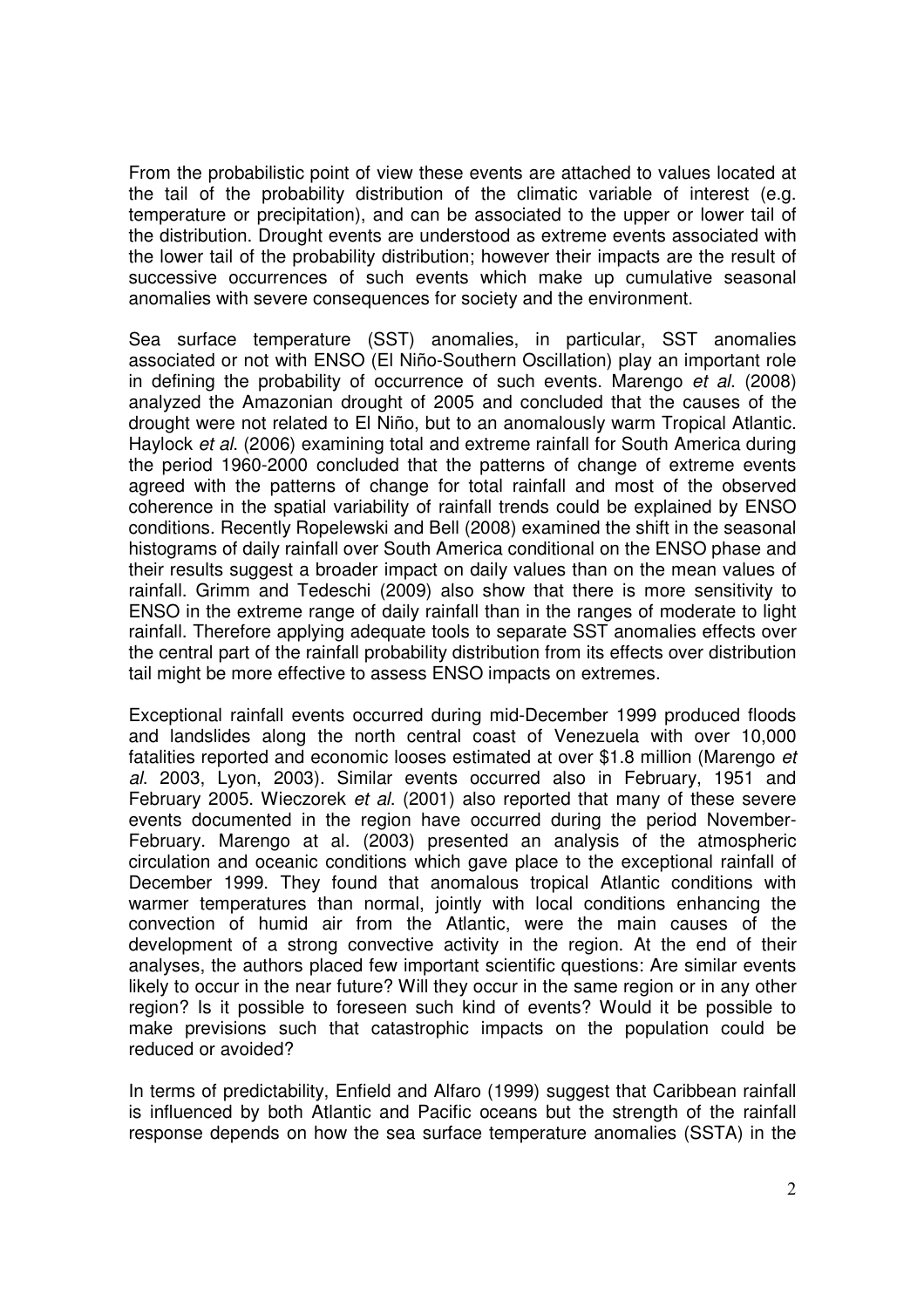tropical Atlantic and the eastern Pacific combine. The strongest response, they conclude, is when the tropical Atlantic is in the configuration of a meridional dipole (antisimmetric across the ITCZ) and the eastern tropical Pacific is of opposite sign to the tropical North Atlantic. Later Taylor et al. (2002) conclude that there seems to be a robust relationship between a late season Caribbean rainfall (August-September-October) and an east-west gradient of SSTA between the two equatorial ocean basins, being a cold equatorial Pacific and a warm equatorial Atlantic which is linked to an enhanced late season rainfall. On another hand, the enhanced September-October-November rainfall season was analyzed by Lyon (2003) as the main precursor conditions for December 1999 events. Negative SST anomalies in the tropical Pacific due to an evolving La Niña event and positive SST anomalies over much of the Caribbean and the central tropical Atlantic were associated with a northward shift in the ITCZ additionally to the anomalous lowlevel (925hPa) westerlies along Northern Venezuela (Lyon, 2003). The tropospheric bridge effect resulting from the high degree of boreal winter connectivity between the two oceanic basins, affects rainfall variations in Central America and the Caribbean (Enfield and Alfaro, 1999). These atmospheric teleconnections between the Tropical Atlantic and the tropical Pacific Ocean have been also demonstrated by Wu et al. (2007).

Along these patterns suggested by Enfield and Alfaro (1999) and Taylor et al. (2002), the aim of this analysis is to find common patterns of oceanic and/or atmospheric variables which might be used as an adequate signal to extreme trend detection, and to use adequate tools to estimate extreme trends during present and future climates. The key approach is to look at the daily rainfall extreme value distribution and to model these data by using appropriate large scale climatic patterns. To estimate the risk of Amazonian drought on future climates, Cox et al.  $(2008)$  used the 21<sup>st</sup> century projections of the north-south SST gradient across the equatorial Atlantic (ANSG index), based on the results from the HadCM3LC General Circulation Model (GCM). This index correlates well with the reduction of dry season rainfall in western Amazonia and future projections of the ANSG index could be used to estimate probabilities of exceeding the 2005 value. In this research the oceanic influence on extreme rainfall trends for the north central coast of Venezuela are estimated by using different data sets. Station rainfall data is used to analyze local trend features and large scale gridded rainfall data sets (CMAP data) are used for comparisons with contemporary GCMs projections (20CM3 experiment) and future climate projections for the SRES A2 experiment from the IPCC AR4 scenarios (IPCC, 2007). Daily precipitation and monthly sea surface temperature projections from the ECHAM5/MPI-OM and the UKMO HadCM3 GCMs were used for this purpose.

The organization of the paper is as follows: In section 2, the different types of data sets and the general data analysis methodology is described. In section 3, the extreme value analysis (EVA) and trend detection methods using non-stationary models are explained and applied to observed rainfall data sets. These methods are also applied to contemporary climate (1961-2000) for modeled data from global models; and the equivalent analysis for future climates projected by the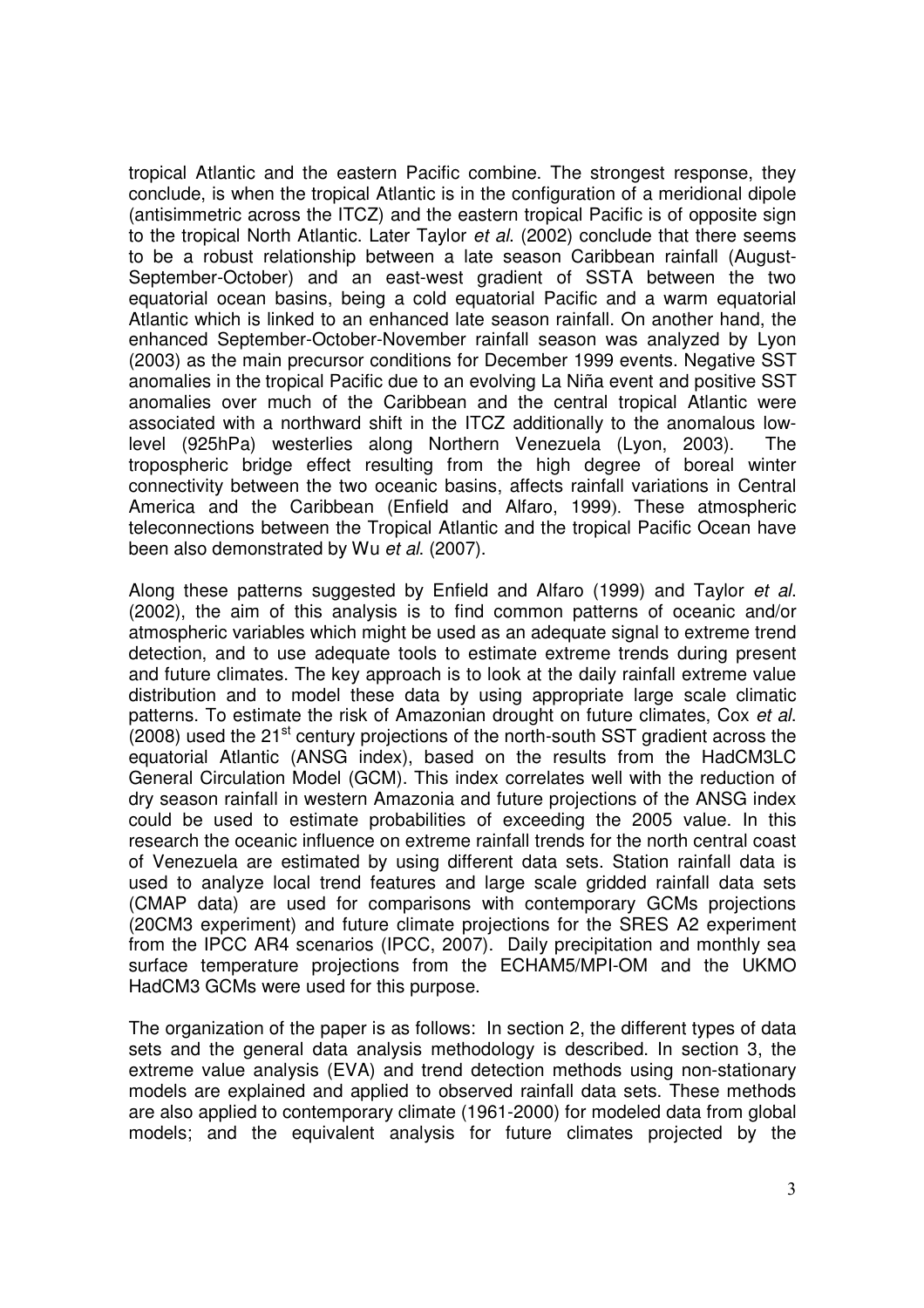ECHAM5/MPI-OM and HadCM3 GCMs are explained in section 4. Discussion and conclusions about this work and future research is also placed at the end of the paper.

# **2. Data description and methodology**

# **2.1 Data**

Daily rainfall data from eight climatological stations in Vargas state, located at the north central coast of Venezuela were used in the first phase of the analysis. A list of the locations and their available period of records is presented in Table 1. A map with the station locations is presented in Figure 1. All stations lie in a horizontal strip of about 80 kilometers along the north central Venezuelan coast. Most locations are part of the climatological network operated by the Ministry of Environment and Natural Resources (MPPARN). The location Maiquetía - Aeropuerto is operated by the Venezuelan Air Force (FAV).

Data from NCEP/Reanalysis II were also downloaded from the site:http://www.cdc.noaa.gov/cdc/data.ncep.reanalysis.html. Several variables were investigated: Sea surface temperature, wind fields at 300 and 850 hPa levels, relative and specific humidity at 300 and 850 hPa levels, Geopotential Heights at 300 and 850hPa levels, Sea Level Pressure and Outgoing Long Wave Radiation. Satellite derived pentad rainfall from the CMAP (CPC Merged Analysis of Precipitation) data set found in http://www.cdc.noaa.gov/cdc/data.cmap.html (Xie and Arkin, 1997) were also used in the analysis. The CMAP data provides pentad and monthly analyses of global precipitation in which observations from rain gauges are merged with precipitation estimates from several satellite-based algorithms (infrared and microwave). The resolution of the data set is of 2.5 degrees, and it is available from January 1979 until present. The period 01/01/1979-28/02/2005 was used in this analysis.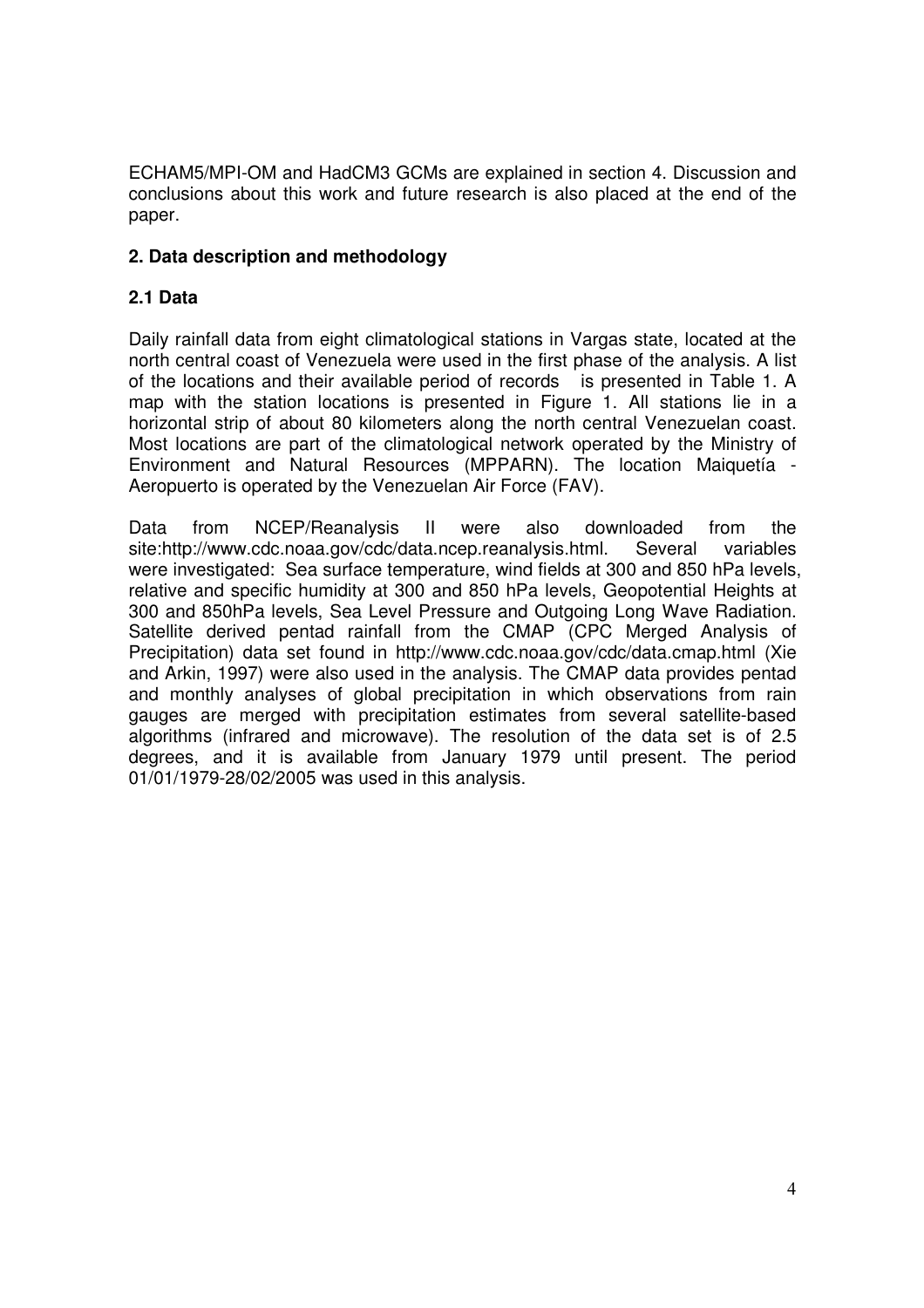

**Figure 1**: Study area and location of the eight rainfall locations in Vargas state, northern central coast of Venezuela.

| Name of Station    | Longitude           | Latitude            | Elevation | Period of<br>records |
|--------------------|---------------------|---------------------|-----------|----------------------|
| Maquetia-          | 66 <sup>°</sup> 59' | 10 <sup>°</sup> 36' | 43        | 1961-1999            |
| Aeropuerto         |                     |                     |           |                      |
| Catia La Mar       | 67 <sup>°</sup> 02' | $10^{\circ}$ 37'    | 7         | 1970-1983            |
| Maiquetia          | $66^{\circ}$ 57'    | 10 <sup>°</sup> 36' | 75        | 1948-1983            |
| Macuto             | 66º 53' 47"         | 10 <sup>°</sup> 36' | 53        | 1951-1999            |
|                    |                     | 01"                 |           |                      |
| Mamo               | 67º 03' 13"         | 10 <sup>°</sup> 35' | 16        | 1956-1983            |
|                    |                     | 22"                 |           |                      |
| <b>Puerto Cruz</b> | 67 °21'             | 10 <sup>°</sup> 32' | 5         | 1951-2006            |
| La Guitarrita      | 67 <sup>°</sup> 16' | 10 <sup>°</sup> 28' |           | 1948-2006            |
| Los Caracas        | 66º 34' 42"         | 10 <sup>°</sup> 28' | 15        | 1967-2006            |

### **Table 1: Rainfall stations in Vargas state**

ECHAM5/MPI-OM model ( (Jungclaus et al., 2006) outputs from the CMIP3 (World Climate Research Programme's (WCRP's) Coupled Model Intercomparison Project phase 3 multi-model) data set of daily rainfall and monthly sea surface temperature for the 20<sup>th</sup> century IPCC experiment (20C3M, 1961-1999) and the middle part (2046-2064) and final part  $(2081-2099)$  of the 21<sup>st</sup> century IPCC experiment SRES A2 were also used in the analysis. For the UKMO HadCM3 model (Jhons et al., 2003) daily rainfall and monthly sea surface temperature were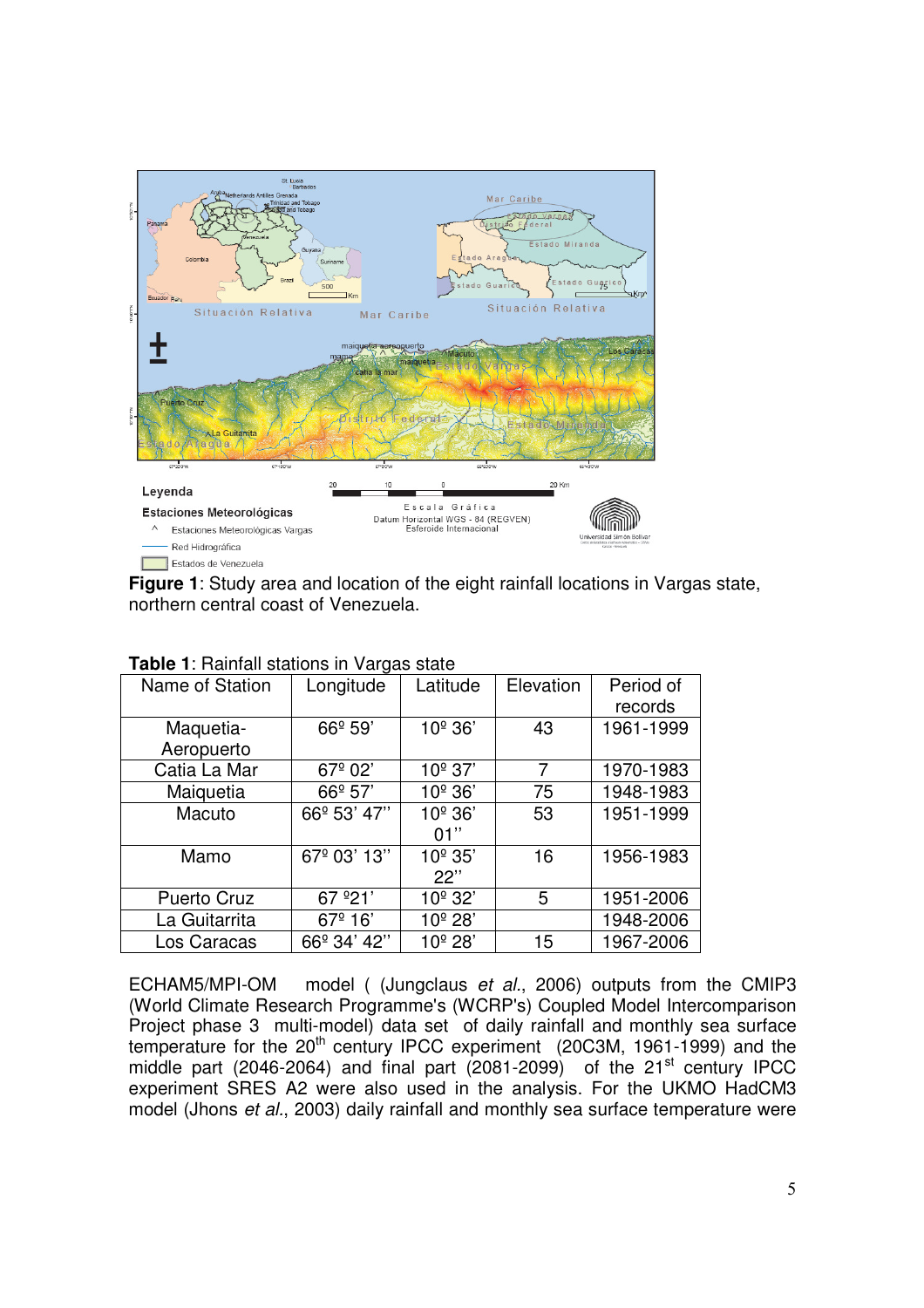available from 1961-1989 (20CM3 experiment); and for the period 2070-2099 for the SRES A2 IPCC experiment.

## **2.2 Methods for Data Analysis**

As an initial step, daily rainfall data from eight meteorological stations from Vargas state were inspected for analysis. Some quality control was required in order to amend problems with missing data, accumulated records and outliers. Monthly boxplots for the mean daily rainfall at each location for the base climatological period 1961-1990 are shown in Figure 2. The median values represented by the horizontal lines in the boxplot diagrams give an indication of the annual cycle, with maximum values during the months of June, July and August. These are the central months comprising which is regionally called the rainy season. Taylor et al. (2002) discriminates about an early rainfall season (May-June-July) and a late rainfall season (August-September-October) for the Caribbean. The dry season comprises the months from November to April, with the lowest values observed for the months of January, February and March. The station La Guitarrita presents a different pattern from the rest of the stations, which is probably due to its location which does not lie exactly on the coast. The station Los Caracas presents very high inter annual variability with high inter-quantile range observed specially for the months of November-December, as indicated for the heights of the box plots. Our period of interest in this study is November to February which comprises the first four months of the dry season. Hereafter, short we will call November-February as the dry period and June-July-August as the wet period.

Several rainfall statistics were calculated from the daily rainfall data at the eight locations for all available years:

- a) Monthly maximum daily rainfall for the four months comprising the period November-February.
- b) Total rainfall during the wet period June-August, total rainfall during the dry period November-February and total rainfall dry period anomalies using the base period 1961-1990.
- c) Annual ratio of the dry period to the wet period comprising June, July and August.
- d) Monthly mean daily rainfall in mm/day and monthly mean daily rainfall anomalies using the base period 1961-1990 for November-February.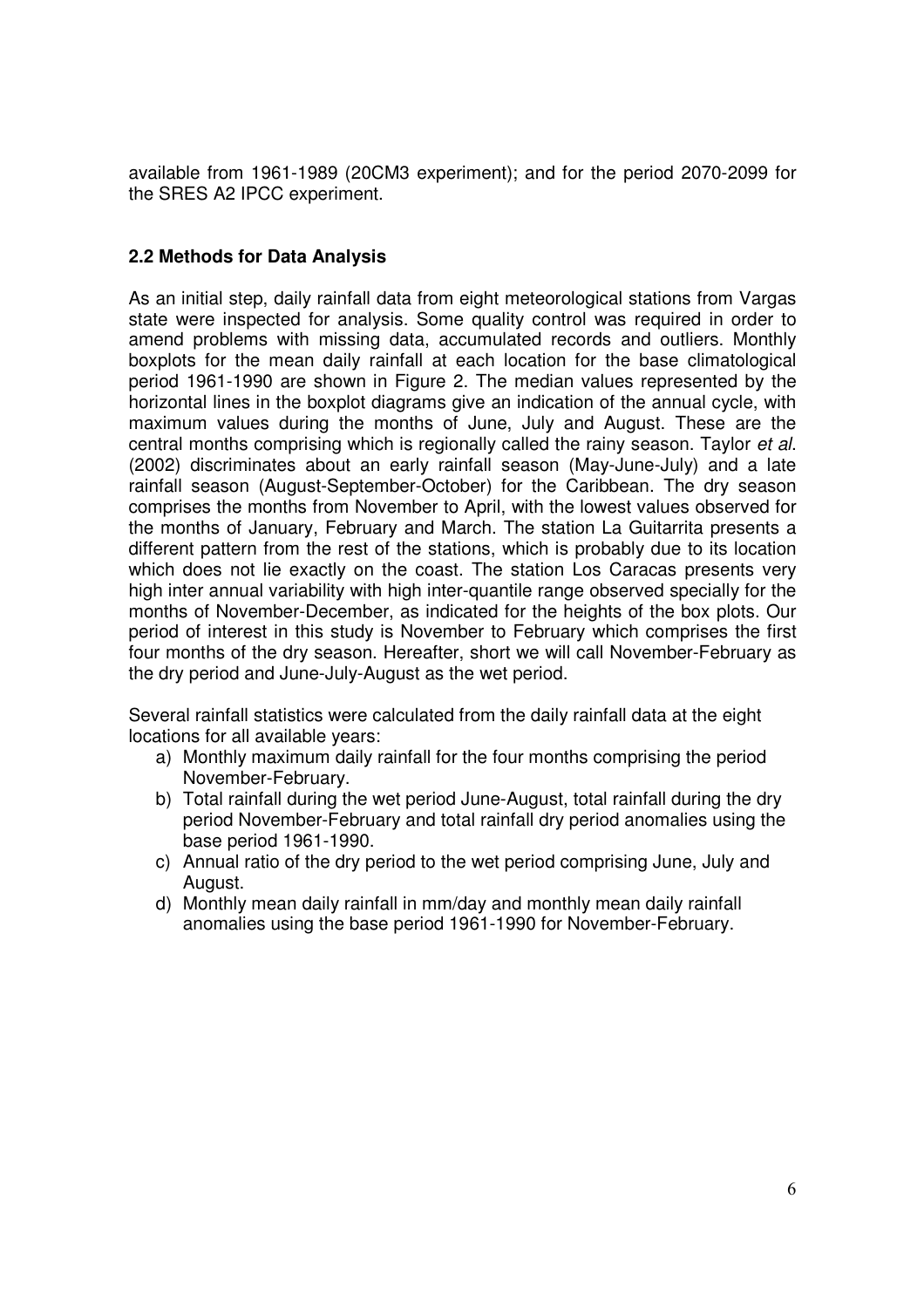

**Figure 2**: Monthly boxplots for the mean daily rainfall (mm/day) at eight rainfall stations in the Vargas state, Venezuela for the period 1961-1990.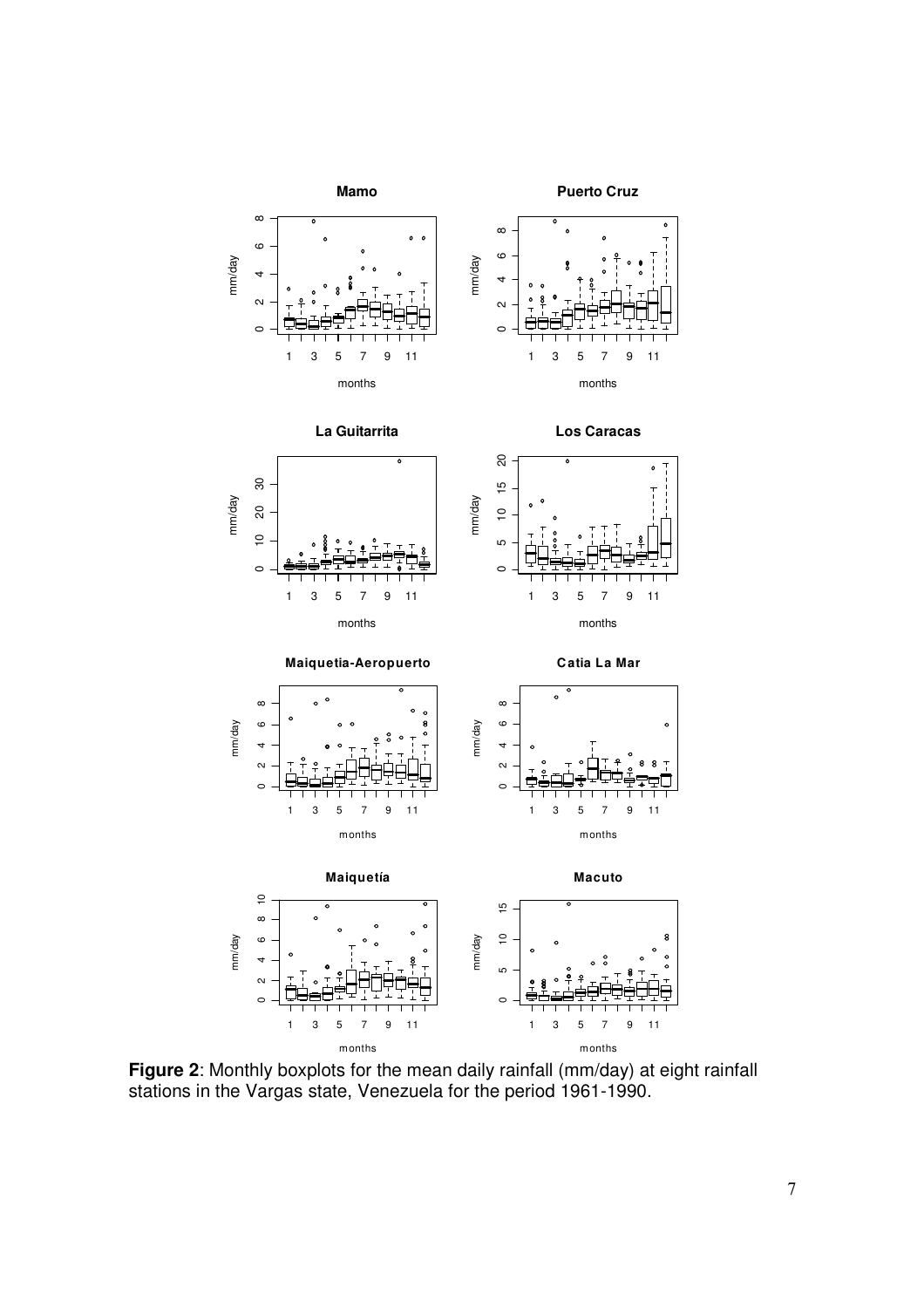From the annual ratio of the dry period to wet period, a composite of years in where this ratio is greater than 3 (dry period total rainfall at least three times greater than wet period total rainfall) and lower than 0.5 (wet period total rainfall is at least twice the dry period total rainfall) were selected. The ending year of the period November-February is used as indicator. The set of wet years comprising the period of records is: 1951, 1976, 1986, 1992, 2000, and 2005. The set of dry years is 1960, 1964, 1971, 1973, 1978, 1984, 1987, 1994, 1995, 1996, 1998, 2003, and 2007.

A list of precipitation values close to or greater than 100 mm and their dates of occurrence during the selected wet years is given in Table 2. The events of the year 1951, 1999 and 2005 were mentioned in the introduction as very important events in terms of the damage caused; and they became included within the list of wet years.

| Year      | Location         | Amount (mm) | <b>Date</b> |
|-----------|------------------|-------------|-------------|
| 1950-1951 | Maiquetia        | 193         | 16/02/1951  |
| 1975-1976 | Los Caracas      | 100.6       | 17/02/1976  |
| 1985-1986 | Macuto           | 130.21      | 04/12/1985  |
|           | Los Caracas      | 106.8       | 01/11/1985  |
|           | Los Caracas      | 159.0       | 07/12/1985  |
|           | Maiquetía-Aerop. | 118.7       | 04/12/1985  |
| 1991-1992 | Macuto           | 152.95      | 26/11/1991  |
|           | Los Caracas      | 157.0       | 19/11/1991  |
|           | Maiquetía-Aerop. | 98.7        | 24/11/1991  |
| 1999-2000 | Maiquetía-Aerop. | 410.4       | 15/12/1999  |
| 2004-2005 | Puerto Cruz      | 130.9       | 09/02/2005  |
|           | La Guitarrita    | 103.6       | 07/02/2005  |
|           | Los Caracas      | 249.5       | 08/01/2005  |
|           | Los Caracas      | 162.6       | 08/02/2005  |

**Table 2**. Rainfall amounts observed during the wet years for the season Nov-Feb

The following meteorological fields were calculated as composite fields anomalies from November to February for the wet and dry years: geopotential heights at 300 and 850 hPa pressure levels; wind speed and vector wind at 300 and 850 hPa pressure levels; outgoing long wave radiation; sea surface temperature anomalies and precipitation anomalies (mm/day) from the Xie and Arkin pentad rainfall data set. Only the figures for precipitation anomalies and SST anomalies are shown.

Figure 3 shows the precipitation anomalies during November-February in the dry (bottom) and wet (top) years. It is evident that the northern coast of Venezuela and the Pacific coast of Central America become affected by anomalous rainfall during these years. In Figure 4 Sea Surface Temperature (SST) anomalies are presented and in Figure 5 a wider window is used to monitor the behavior of the Equatorial Pacific Ocean.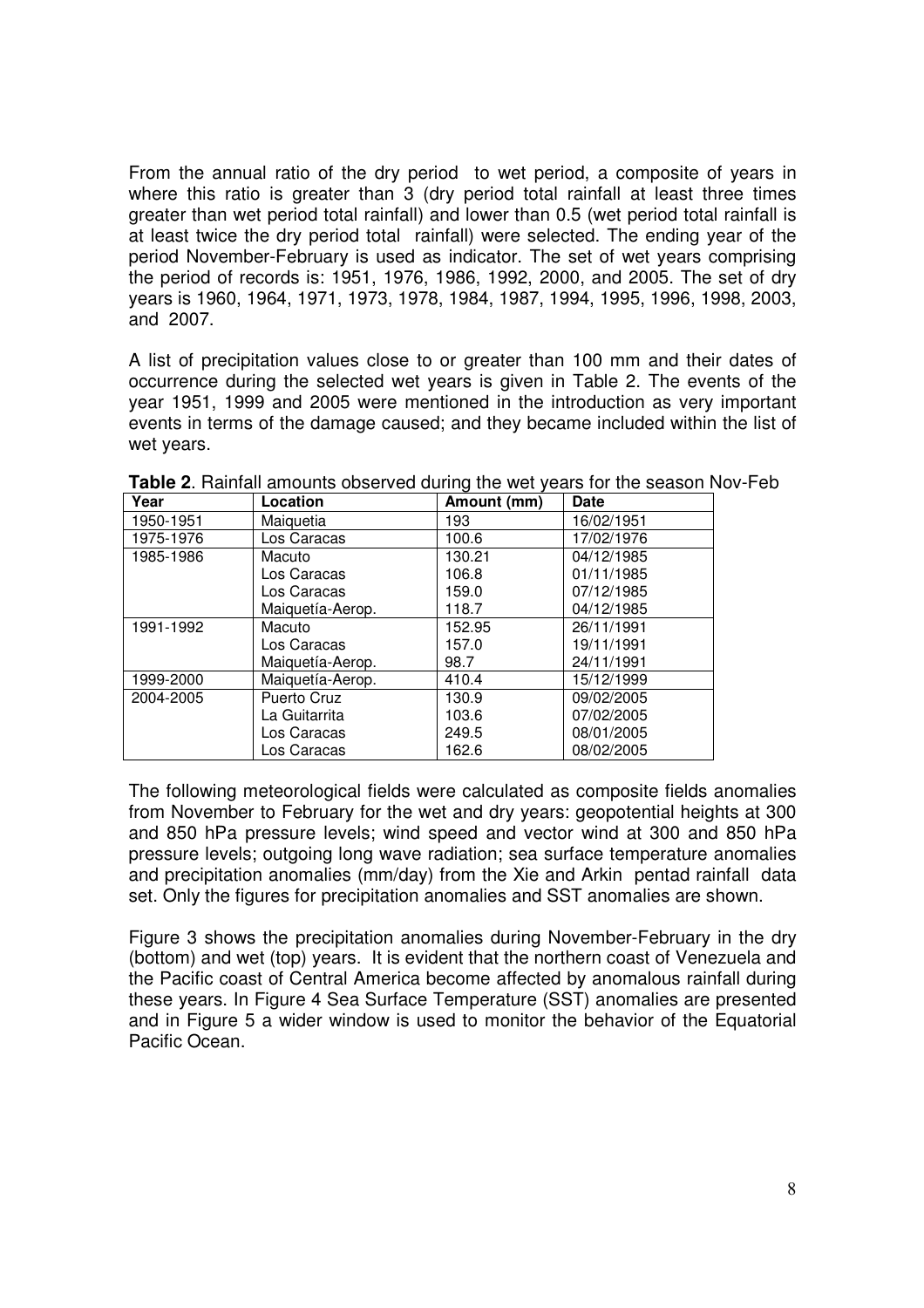

**Figure 3**. Precipitation anomalies (mm/day) during November-February for dry (bottom) and wet (top) years.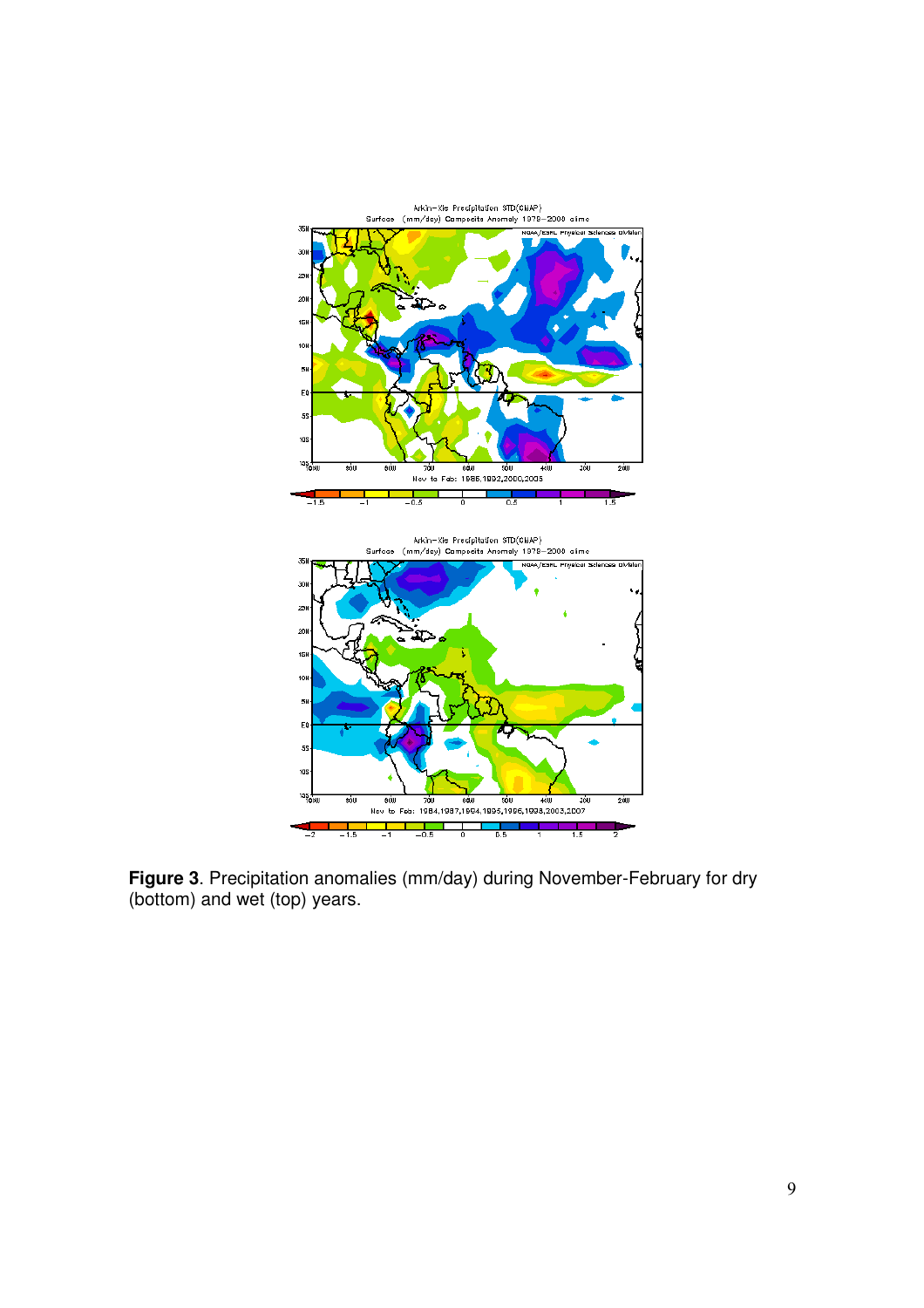

**Figure 4**. SST anomalies (ºC) during November-February for dry (bottom) and wet (top) years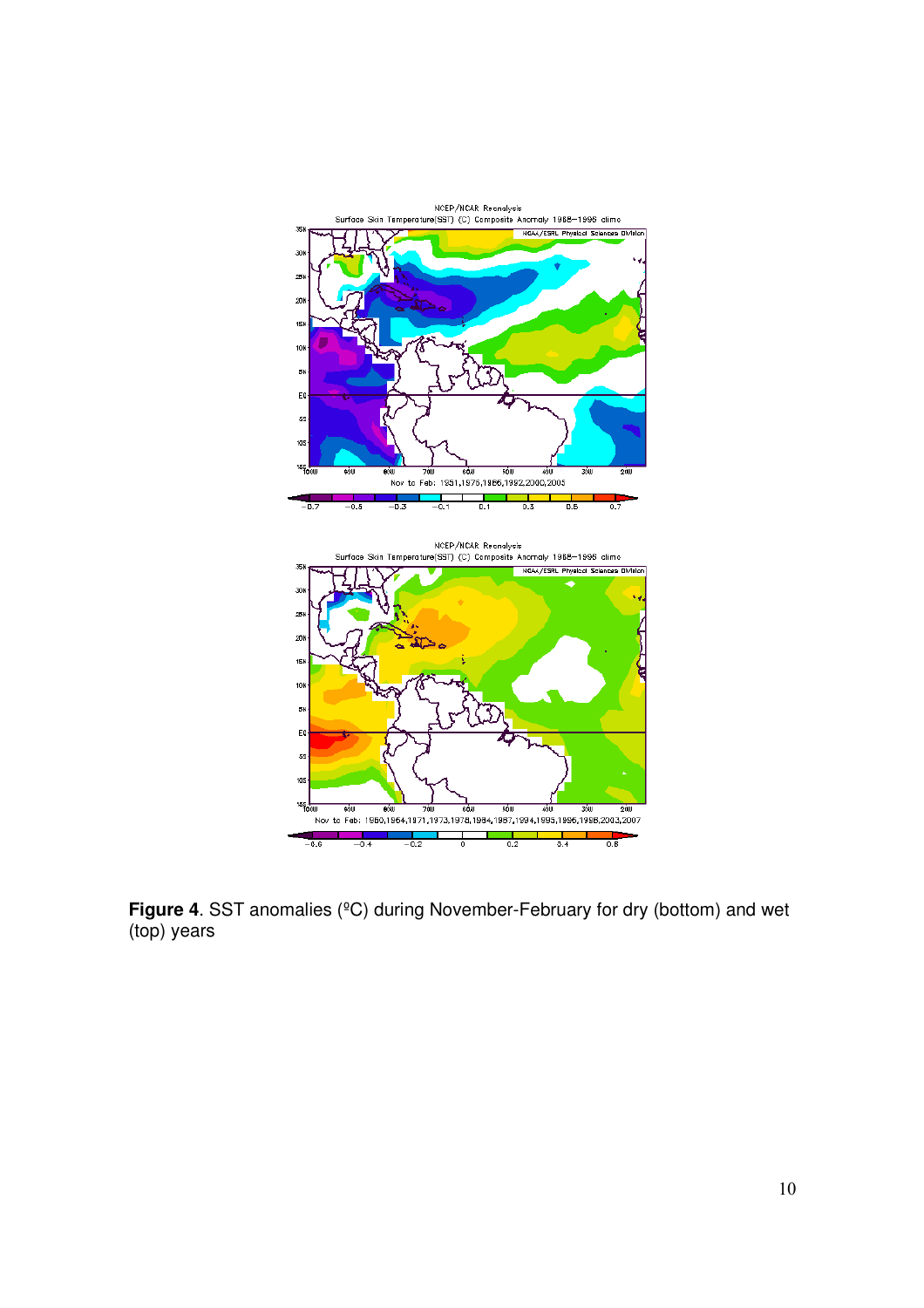

**Figure 5**. SST anomalies (°C) during November-February for dry (bottom) and wet (top) years including the Equatorial Pacific

When the North Tropical Atlantic and the Equatorial Pacific anomalies are of opposite signs and the first one is positive while the second one is negative, the rainfall response is stronger in the northern coast of Venezuela as well as in the Pacific coast of Central America. These results agree with the results presented by Enfield and Alfaro (1999). The authors also discussed the benefits of this situation for predictive efforts in comparison with a situation in which both oceans have the same sign anomalies. Taylor et al. (2002) assure that a cold equatorial Pacific or a warm equatorial Atlantic are linked to an enhanced late season rainfall. They make a distinction between an early rainfall season comprising the months May-June-July, and a late season comprising the months August-September-October.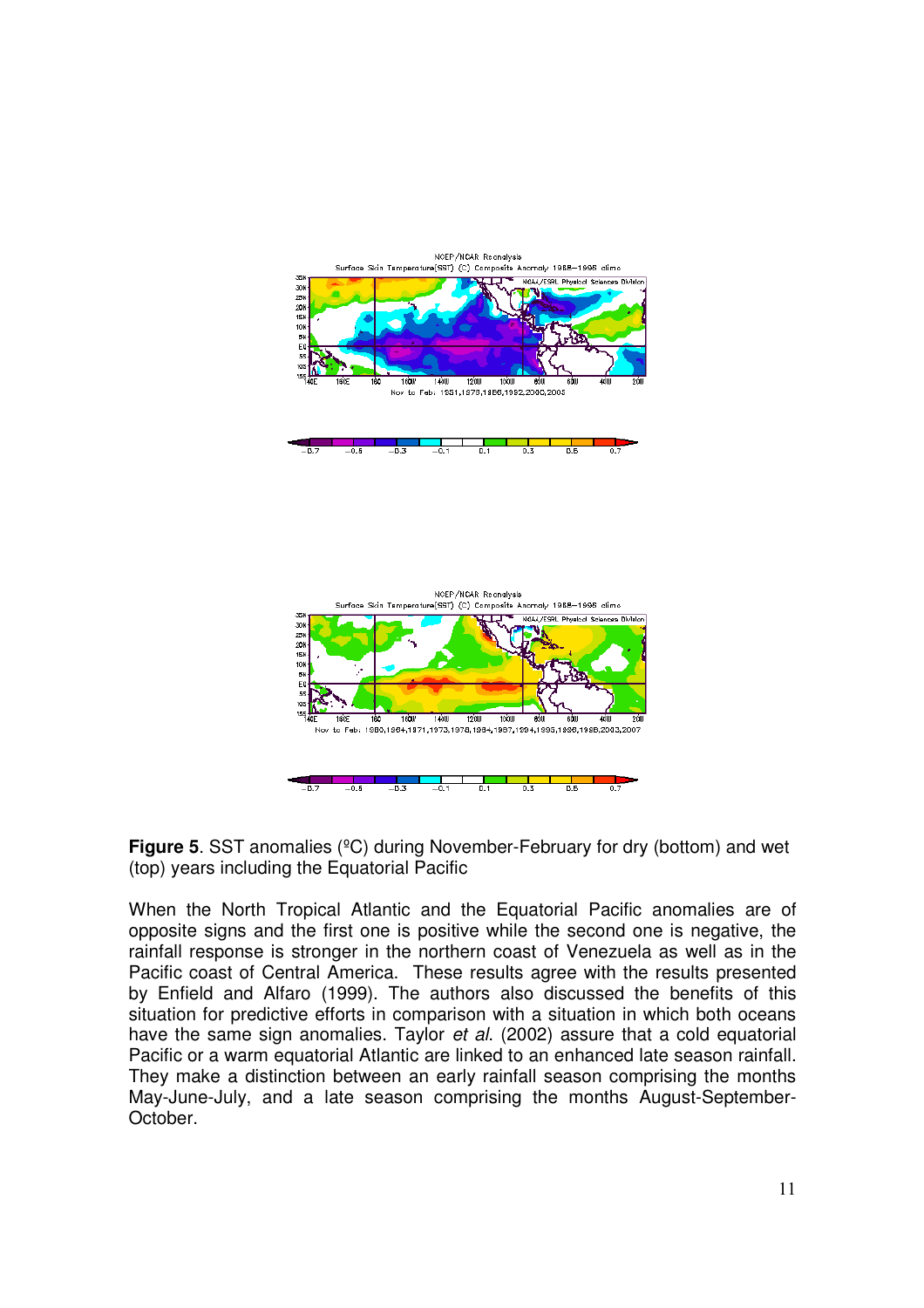Although their study is not covering specifically the period November-February, an enhanced late rainfall season might well be the precursor for disastrous preconditions leading to catastrophic landslides and floods in a similar situation as the one described by Lyon (2003) for the 1999 event. Taylor et al. (2002) also find evidences of the influence of an east-west gradient of SST anomalies in the tropical Pacific and Atlantic on Caribbean Rainfall, with a tendency of a warm Atlantic-cool Pacific to favor Caribbean rainfall. However they stress the fact that this mechanism is only true for late Caribbean rainfall season.

## **2.3 Atlantic-Pacific influence**

The antisymmetric configuration between the Niño 3 region in the Equatorial Pacific (5ºS-5ºN, 90ºW- 150ºW) and the North Tropical Atlantic (NTA) region  $(60^{\circ}W-20^{\circ}W, 6^{\circ}N-18^{\circ}N$  and  $20^{\circ}W-10^{\circ}W, 6^{\circ}N-10^{\circ}N)$  is proposed as the large scale climate signal to be investigated in this study, and its possible influence on extreme rainfall in the north central Venezuelan coast is the center of concern. The difference between these two SST anomalies series: NTA-Niño3 is used in the analysis and it is called the Atl-Pac Index or API. The mean values of this time series are shown in Figure 6.



**Figure 6**: Monthly time series of the SST (°C) anomalies differences (Atl-Pac Index) between the NTA index region and the Niño 3 region for the period 1951-2007

The question remains on whether positive values of the Atl-Pac index are effectively associated with a stronger rainfall response in all locations. Figure 7 shows how the highest total rainfall anomalies from the base period 1961-1990 during November-February are mostly associated with high values of the mean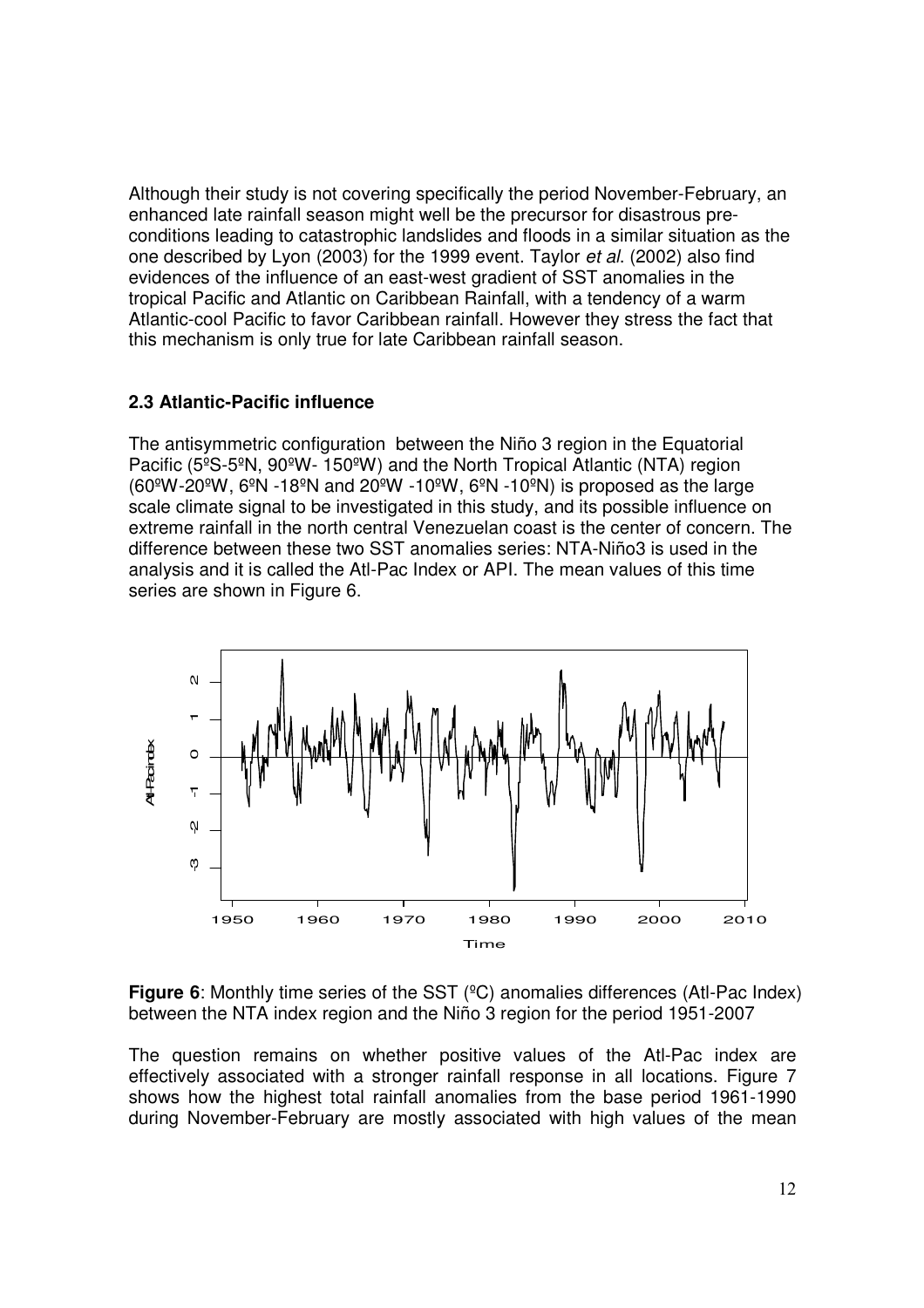November-February Atl-Pac Index (API), while the lowest anomalies are linked with the most negative values of the API.



**Figure 7**: Total November-February rainfall anomalies vs. mean Nov-Feb Atl-Pac Index. Rainfall anomalies are calculated with respect to the base period 1961-1990.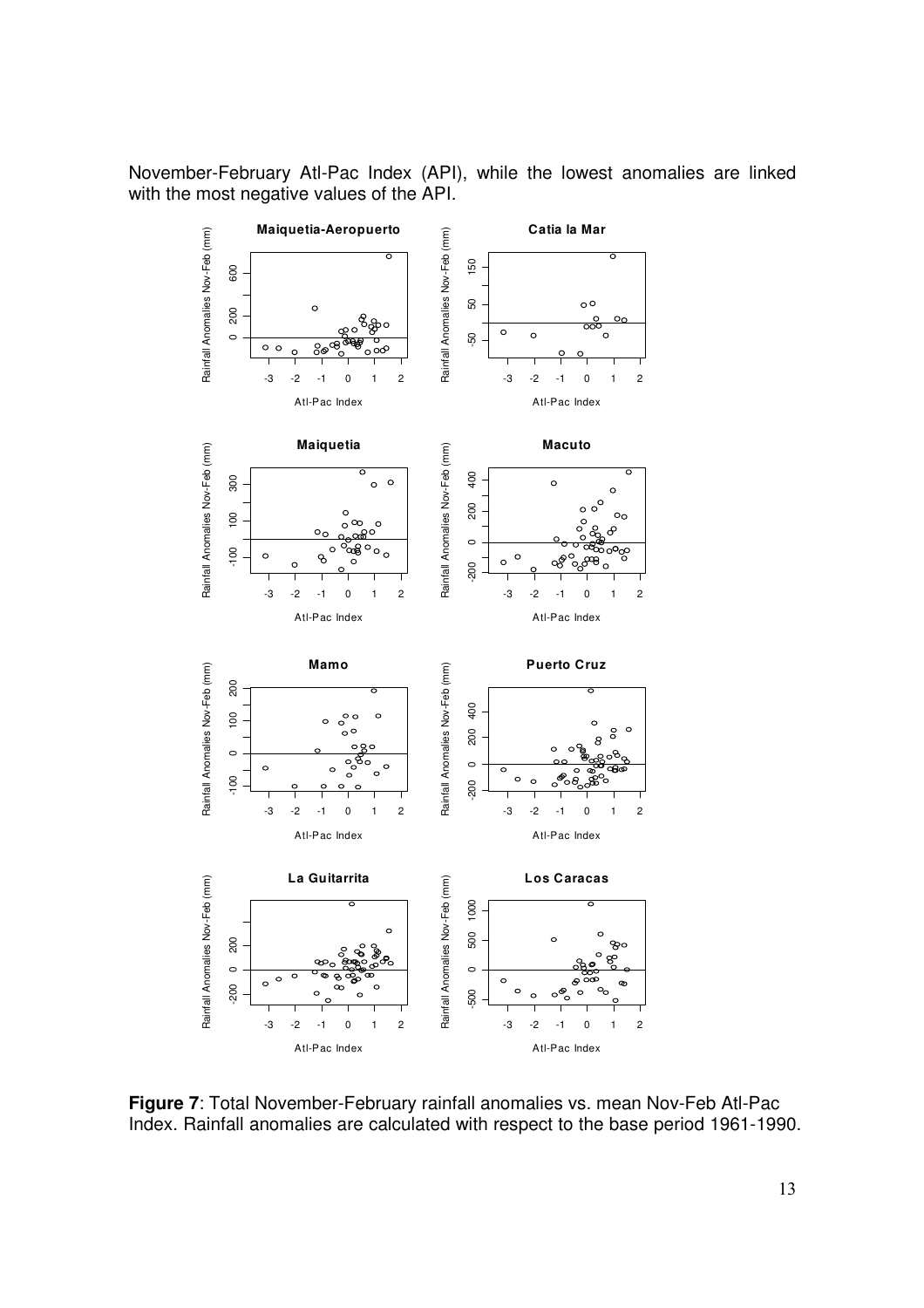The Spearman correlation coefficient between the total rainfall anomalies in November-February and the Atl\_Pac Index are shown in Table 3 for the eight locations in Vargas state.

| Name of Station            | Spearman<br>Correlation<br>Coefficient<br>$(\rho_{\rm s})$ | p-<br>value     |
|----------------------------|------------------------------------------------------------|-----------------|
| Maquetia-                  | 0.42                                                       | 0.008<br>138    |
| Aeropuerto<br>Catia La Mar | 0.57                                                       | 0.031<br>74     |
| Maiquetia                  | 0.39                                                       | 0.023<br>06     |
| Macuto                     | 0.34                                                       | 0.016<br>97     |
| Mamo                       | 0.21                                                       | 0.273<br>$5(*)$ |
| <b>Puerto Cruz</b>         | 0.30                                                       | 0.024<br>25     |
| La Guitarrita              | 0.43                                                       | 0.000<br>7907   |
| Los Caracas                | 0.37                                                       | 0.019<br>77     |

**Table 3**: Spearman correlation coefficient between the Total Rainfall anomaly in Nov-Feb and the Atl-Pac Index

 $(*)$   $\rho_s$  is not significant at the 95% confidence level

Most of the correlations as suggested in Figure 7 are statistically significant at a 95% level (p-values <0.05), except for location Mamo. However we are more interested in the influence of API index on the rainfall extremes instead of total or mean rainfall values. We now describe how we can detect a possible signal in the rainfall extremes in relation to the evolution of the Atl-Pac Index time series.

# **3. Extreme rainfall analysis for 20th century observations**

Classical extreme value theory looks for the probabilistic behavior of values which are defined as the maximum values of a sequence of observations measured on a regular time-scale (hourly, daily, etc.) during a fixed time length observation interval (weeks, months, years, etc.), which is known as the block maxima approach. For example if daily rainfall is available for several years, we consider the sequence of annual maxima. A different approach is to select all values above a specified high threshold. In this case an observation is characterized as an extreme value if the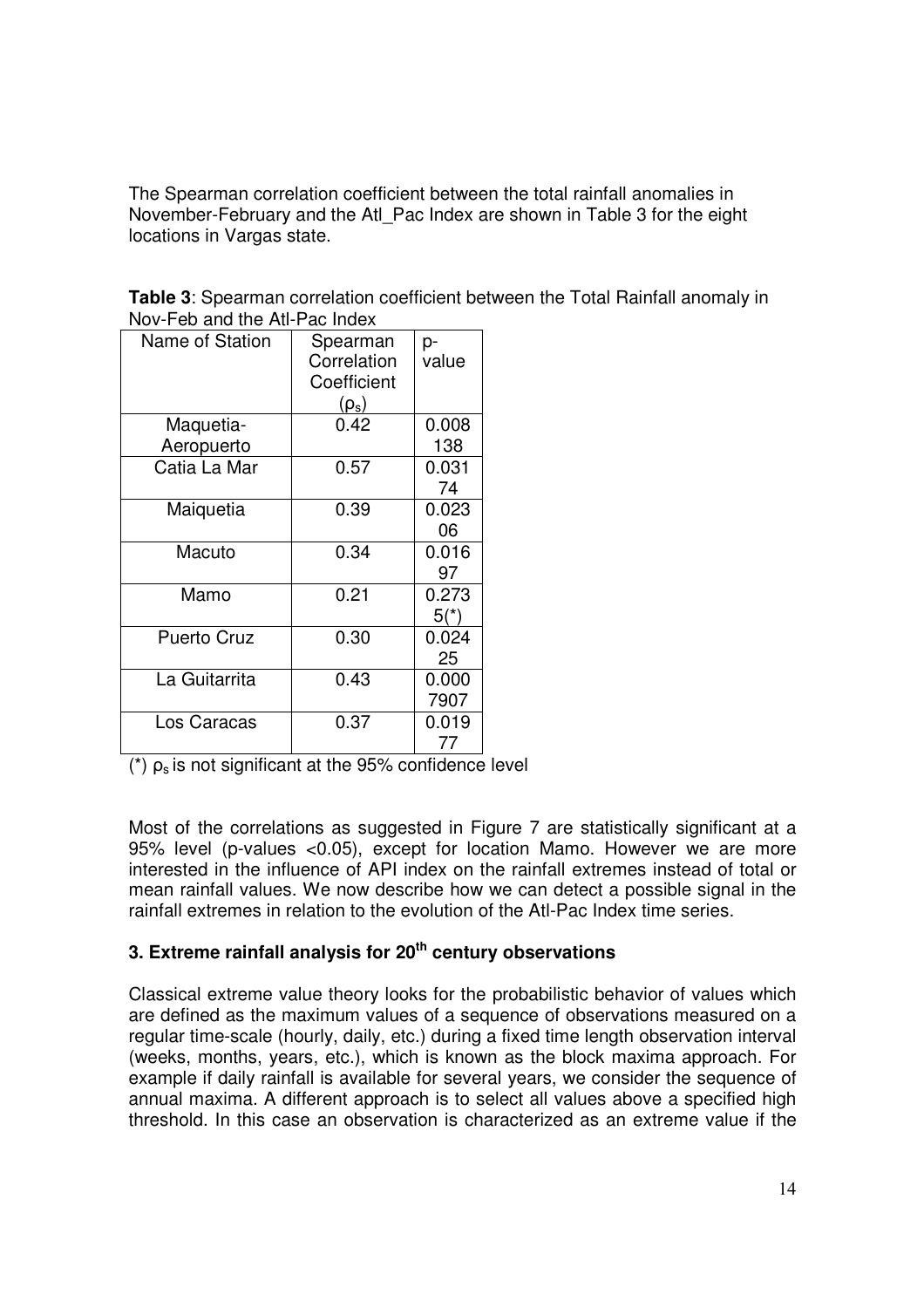observation exceeds the threshold (threshold excesses approach). More details on both approaches and their generalizations can be investigated in Coles (2001).

In order to analyze rainfall extremes and their frequency characteristics we selected the block maxima approach and used the Generalized Extreme Value (GEV) probability distribution to assess the probabilistic behavior of the annual daily maxima. This model is fitted to the different rainfall data sets, point and gridded, including the observed values for the present climate, the GCMs simulated values for the  $20<sup>th</sup>$  century climate (experiment 20C3M) and the GCM simulated values for the future climates in the  $21<sup>st</sup>$  century (SRES A2 experiment). However within each time fitting period the model parameters might be kept fixed or might change with time, making up the stationary or non-stationary case. In the non-stationary case, one option is to assume a constant parameter change with time or to go further and to assume a changing dependence with time. GEV model fitting procedures under the stationary and non-stationary cases will be described as follows.

### 3.1 Stationary extremes

We consider the maximum daily rainfall per month in mm/day for the eight locations during the period Nov-Feb for all available years. For the Xie and Arkin data set which is in pentads, we take the maximum pentad value (in mm/day) for each month in Nov-Feb of all available years. We take the average rainfall in the window covering the northern central coast (7.5ºN-12.5ºN, 72ºW-60ºW) of Venezuela, given the coarse resolution of the data set (2.5ºx2.5º).

We consider time blocks of fixed lengths (months) and take the maximum value for each block (block maxima). The data sequence  $z_1, z_2, \ldots, z_m$  is assumed to be conditionally independent and it can be modeled by the Generalized Extreme Value (GEV) distribution. The GEV probability distribution function is given by the equation:

$$
F(z) = \exp\{-[1 + \xi(\frac{z - \mu}{\sigma})]_+^{-1/\xi}\}\tag{1}
$$

where  $\mu$  is a location parameter,  $\sigma$  is a scale parameter and  $\xi$  is a shape parameter. This distribution is flexible enough to encompass the Fréchet class  $(ξ >0)$ , the Weibull class ( $\xi$ <0) and the Gumbel class ( $\xi$ =0). The + sign denotes the positive part of the argument. An extensive discussion about this and related models is given in Coles (2001). The distribution parameters can be estimated by maximum likelihood by assuming independence of the data conditional on  $\mu, \sigma, \xi$  and maximizing the likelihood of the sample maxima by using (1). A Bayesian estimation procedure can also be carried out by providing prior distributions for  $\mu, \sigma, \xi$  and calculating the posterior probability distribution of  $\mu, \sigma, \xi$  conditional on the sample maxima as in Coles and Tawn (1996).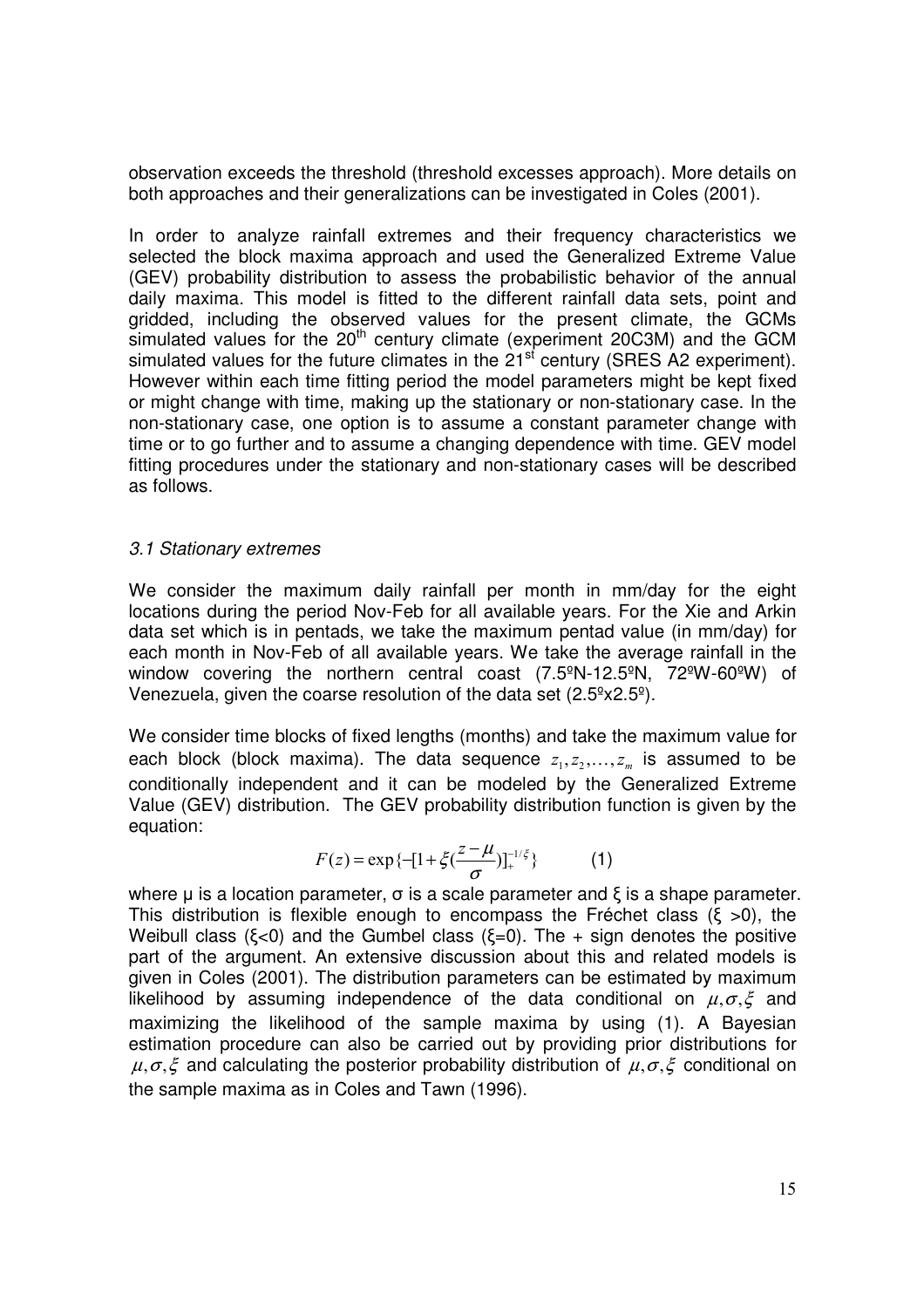### 3.2 Non-stationary extremes

Under non-stationary conditions, as for example, under climate change conditions, rainfall extremes might change with time. This situation can be modeled by assuming that the GEV model parameters might also be time dependent. Coles (2001) proposes several alternatives, for example,  $\mu_t = \alpha + \beta t$  if the change in the location parameter changes linearly with time; or  $\mu_t = \beta_0 + \beta_1 t + \beta_2 t^2$  if the change is quadratic. The time change in the model parameters might also be modulated by external variables or co-variables. In this case we might have an expression of the form  $\mu = \alpha + \beta X$ , which indicates that the variable extreme behavior depends on the variable  $X_t$  . Changes in the scale and shape parameters might also be included in the non-stationary formulation.

For the time varying location models the sample maxima  $z_1, z_2, \ldots, z_m$  are assumed to follow a GEV distribution with parameters  $\mu_{t,} \sigma, \xi$  of the form:

$$
F(z_t) = \exp\{-[1 + \xi(\frac{z_t - \mu_t}{\sigma})]_+^{-1/\xi}\} \quad t = 1, ..., m \quad (2)
$$

In Table 4 results from fitting the GEV distribution by assuming a location parameter depending on the API Index as a covariable are presented. The library ismev form the R package (R, 2005) was used in the analysis which relies on the maximum likelihood method for parameter estimation. The last column is the pvalue corresponding to a Chi-square distribution with one degree of freedom, to compare the stationary model (location parameter does not depend on the API Index) with the non-stationary model (location parameter does depend on the API Index) using the Loglikehood ratio test.

There are four locations out of eight in where the dependence of the location parameter of the GEV distribution on the API Index is not significant while in the other four there is a significant difference at a 90% confidence level  $(p<0.1)$ between the two models which favors the selection of the non-stationary model. However, for the Xie and Arkin data set (last file in Table 4) the location parameter of the GEV distributions results significantly dependent on the API index.

| <b>Table 4: Non-stationary GEV model parameters with location parameter expressed</b>          |  |  |  |
|------------------------------------------------------------------------------------------------|--|--|--|
| as $\mu_i = \alpha + \beta X$ , and $X_i =$ Atl-Pac Index. Scale and shape parameters are kept |  |  |  |

| Name of Station     | $\alpha$ (intercept) | $\beta$ (slope) | $\sigma$ (scale) | $\xi$ (shape) | Loglikehood |
|---------------------|----------------------|-----------------|------------------|---------------|-------------|
|                     |                      |                 |                  |               | ratio test  |
|                     |                      |                 |                  |               | (p-value)   |
| Maquetia-Aeropuerto | 6.47                 | 0.49            | 7.66             | 0.80          | 0.077       |
|                     | (0.78)               | (0.30)          | (0.88)           | (0.12)        |             |
| Catia La Mar        | 4.38                 | 0.19            | 4.66             | 0.57          | $0.60(*)$   |
|                     | (0.79)               | (0.38)          | (0.77)           | (0.18)        |             |
| Maiquetia           | 6.21                 | 0.32            | 7.52             | 0.68          |             |
|                     | (0.86)               | (0.47)          | (0.89)           | (0.14)        |             |
| Macuto              | 7.61                 | 0.59            | 8.76             | 0.68          | 0.073       |

| constant. Values in parenthesis are the standard error estimates. |  |  |  |  |  |  |  |  |  |
|-------------------------------------------------------------------|--|--|--|--|--|--|--|--|--|
|-------------------------------------------------------------------|--|--|--|--|--|--|--|--|--|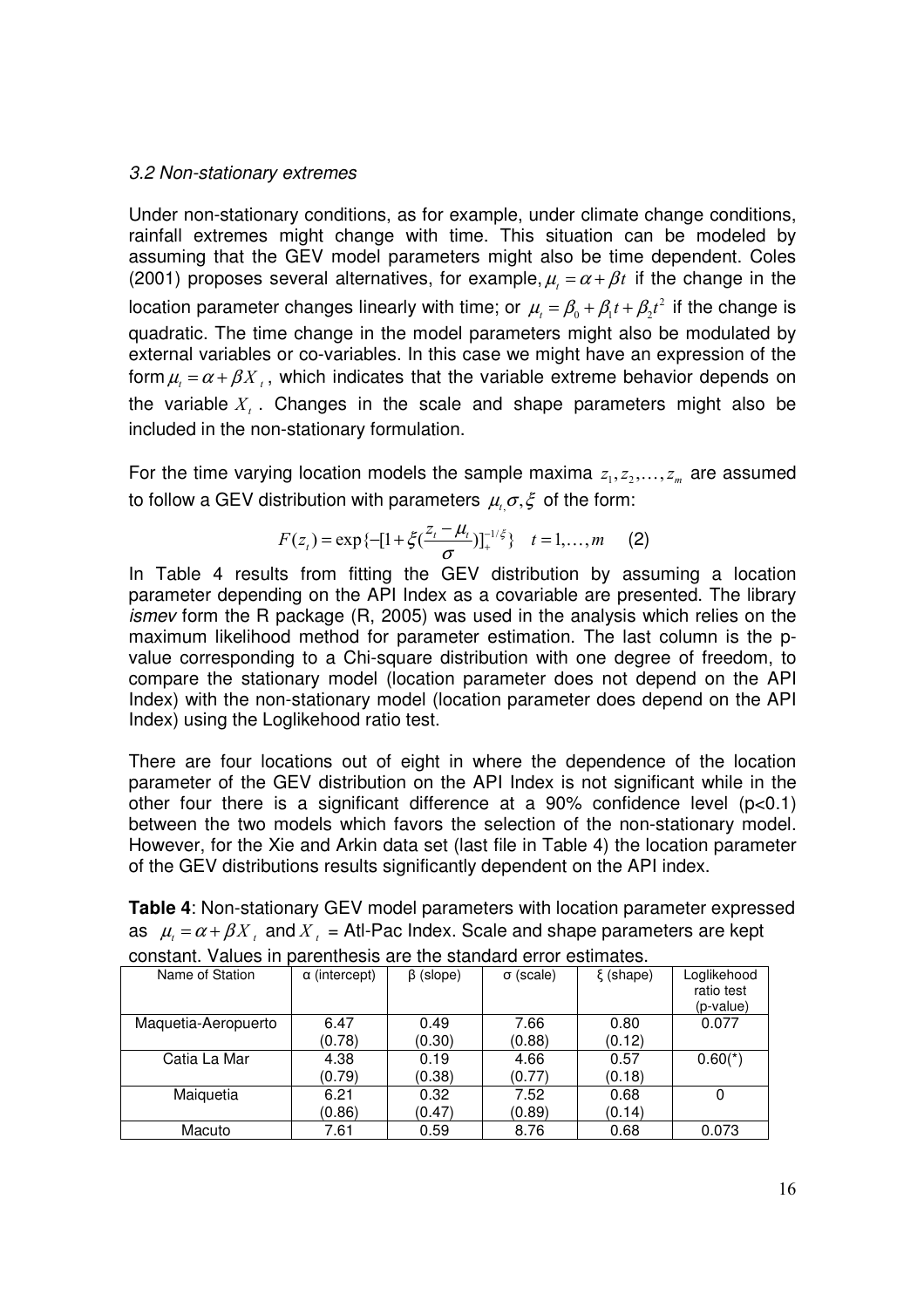|               | (0.79) | (0.36) | (0.83) | (0.11) |                        |
|---------------|--------|--------|--------|--------|------------------------|
| Mamo          | 4.54   | 0.36   | 5.50   | 0.74   | $0.245$ <sup>*</sup> ) |
|               | (0.64) | (0.33) | (0.70) | (0.13) |                        |
| Puerto Cruz   | 5.35   | 0.48   | 6.44   | 0.79   | $0.192(*)$             |
|               | (0.52) | (0.37) | (0.59) | (0.09) |                        |
| La Guitarrita | 7.85   | 0.98   | 7.70   | 0.47   |                        |
|               | (0.60) | (0.41) | (0.57) | (0.07) |                        |
| Los Caracas   | 17.14  | 1.06   | 17.15  | 17.15  | $0.142(*)$             |
|               | (1.61) | (0.76) | (1.57) | (0.09) |                        |
| Xie and Arkin | 1.74   | 0.28   | 1.27   | 0.28   | 0.007                  |
|               | (0.15) | (0.11) | (0.13) | (0.12) |                        |

\*: There is not a significant difference between the stationary and the non-stationary model at a 90% confidence level.

### 3.3 Time varying non-stationary extremes

In the models proposed above the intercept (baseline) and slope (rate of change) of the location parameters are fixed for the whole period of study. A further extension of the problem is to consider these two parameters as random variables which might change also with time. This formulation is called the Dynamic Linear Model (DLM) approach proposed by West and Harrison (1997). The general methodology applied to the GEV distribution is described in Huerta and Sansó (2007). This approach is also used in this study to model extreme rainfall for all available data sets. In a DLM formulation with a time varying location parameters, a system of equations models the changes in the  $\mu_t$  parameter with time:

$$
\mu_{t} = \theta_{1t} + \theta_{2t} X_{t} + \varepsilon_{t}; \quad \varepsilon_{t} \quad N(0, V) \n\theta_{t} = G_{t} \theta_{t-1} + \omega_{t}; \quad \omega_{t} \quad N(0, W)
$$
\n(3)

The first equation is the observation equation and the second equation is the evolution equation. In the above equations  $\theta_t = \begin{bmatrix} 0 & 1 \\ 0 & 1 \end{bmatrix}$ 2 t t t θ θ θ  $(\theta_{\iota})$  $=\begin{pmatrix} 1 \ \theta_{2t} \end{pmatrix}$ ;  $G_t$  is the 2x2 evolution matrix; V is the observation variance and W is the 2x2 evolution covariance and t varies for all data periods from t=1,...,m. The parameters  $\theta_{1t}$  and  $\theta_{2t}$  represent the baseline (intercept) and rate of change (slope) of the GEV location parameter  $\mu_{_t}$  .

A Bayesian approach is used to estimate the model parameters. Under the Bayesian paradigm all parameters become random variables and a full posterior probability distributions can be obtained for each parameter conditioned on the sample and the prior knowledge provided by the prior distribution. A Markov Chain Monte Carlo (MCM) methodology as proposed in Huerta and Sansó (2007), is used to get samples from the posterior probability distributions of  $\theta = (\theta_1, \theta_2, \dots, \theta_m), \mu = (\mu_1, \mu_2, \dots, \mu_m), \sigma, \xi$ .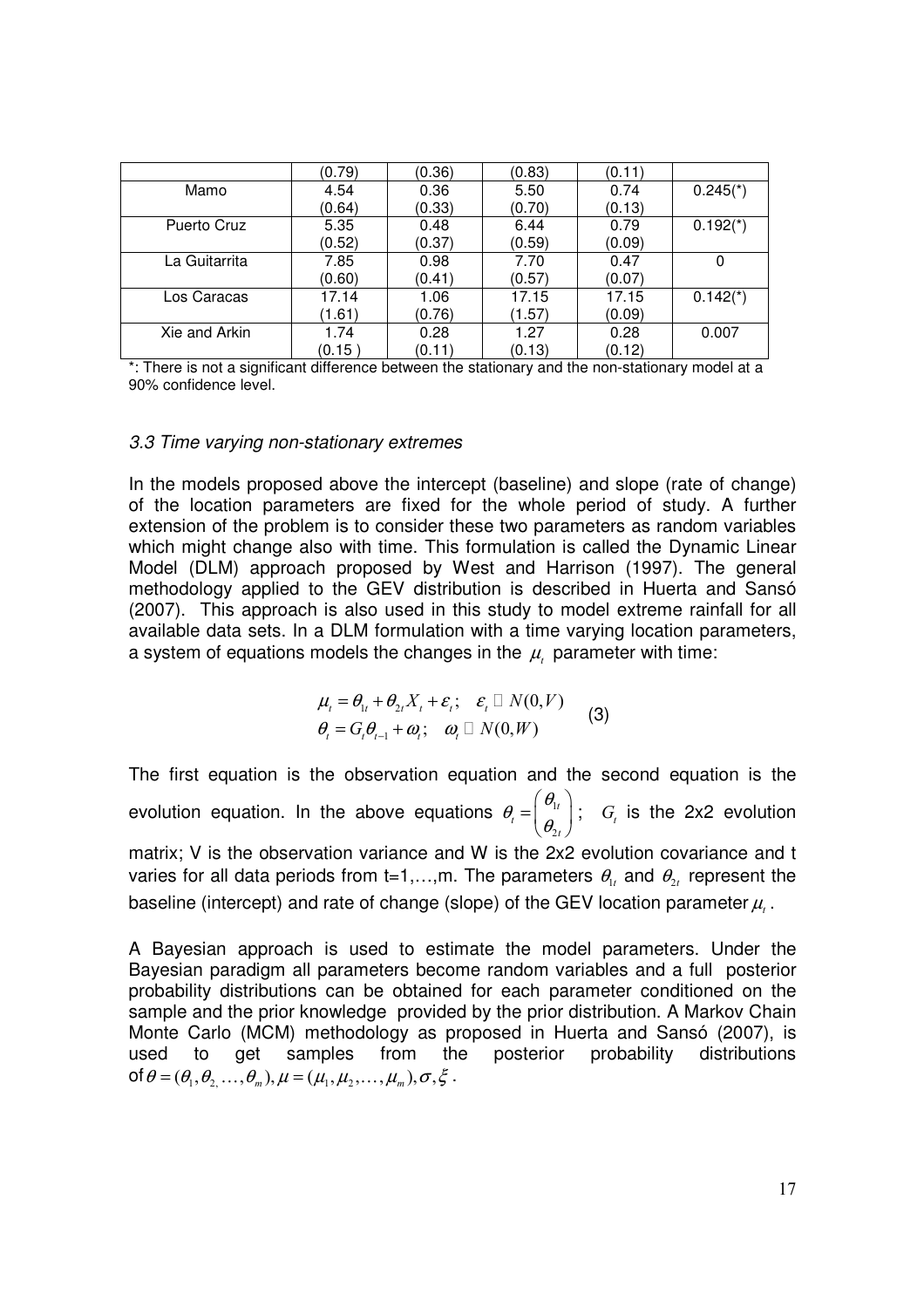In our analysis we propose a location parameter  $\mu$  changing with time and depending on the evolution of the Atl-Pac Index. This hypothesis can be tested by analyzing the posterior probability intervals of  $\theta_i = (\theta_i, \theta_i)$  for all time periods  $(t=1,...,m)$ . The evolution in time of these parameters given by the mean, the median and the 10th and  $90<sup>th</sup>$  percentiles are given in Figures 8, 9 and 10 for the Xie and Arkin data set and the locations of Maiquetía-aeropuerto and Mamo. They both showed one of the highest and the lowest level of significance respectively (given by the 1-p value) in their total rainfall anomalies vs. Atl-Pac Index correlation (See Table 3). Ten thousand samples were simulated form the posterior probability distributions of the whole parameter set,  $\theta = (\theta_1, \theta_2, ..., \theta_m), \mu = (\mu_1, \mu_2, ..., \mu_m), \sigma, \xi$ , and the first 5,000 samples were discarded for posterior statistic calculations.



**Figure 8**: Baseline (top) and slope (bottom) parameters at each time interval (Nov-Feb months) for the period 01/01/1979-28/02/2005 for the Xie and Arkin data. Dotted lines are the  $90<sup>th</sup>$ ,  $50<sup>th</sup>$  (median) and  $10<sup>th</sup>$  percentiles. Continuous line corresponds to the simulated mean values.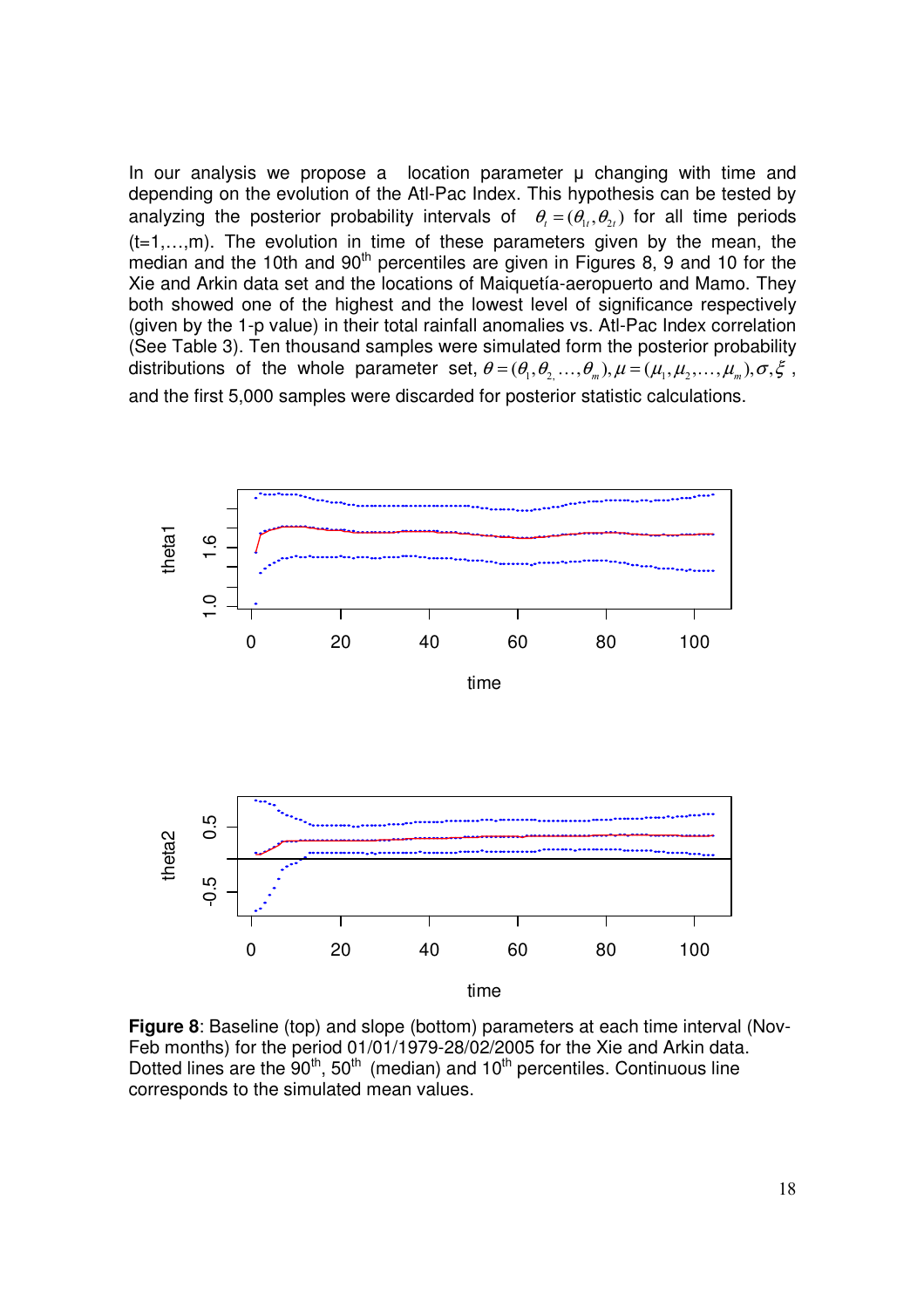

**Figure 9**: Baseline (top) and slope (bottom) parameters at each time interval (Nov-Feb months) for the period 01/01/1961-31/12/1999 for Maiquetia-aeropuerto station. Dotted lines are the 90<sup>th</sup>, 50<sup>th</sup> (median) and 10<sup>th</sup> percentiles. Continuous line corresponds to the simulated mean values.

Model fitting to the Xie and Arkin data set demonstrates that the dependence of the GEV distribution location parameter on the Atl-Pac Index is statistically significant. The 80% probability intervals (lines between the  $10<sup>th</sup>$  and  $90<sup>th</sup>$  percentiles) show that the model slope is entirely positive and does not contain the zero value. This departure from zero is less evident for Mamo (Figure 10) while the signal is stronger for Maiquetía-aeropuerto, were the slope seems to be increasing with time. In both cases the baseline parameter clearly increases with time indicating that the location parameter of the GEV distribution is increasing,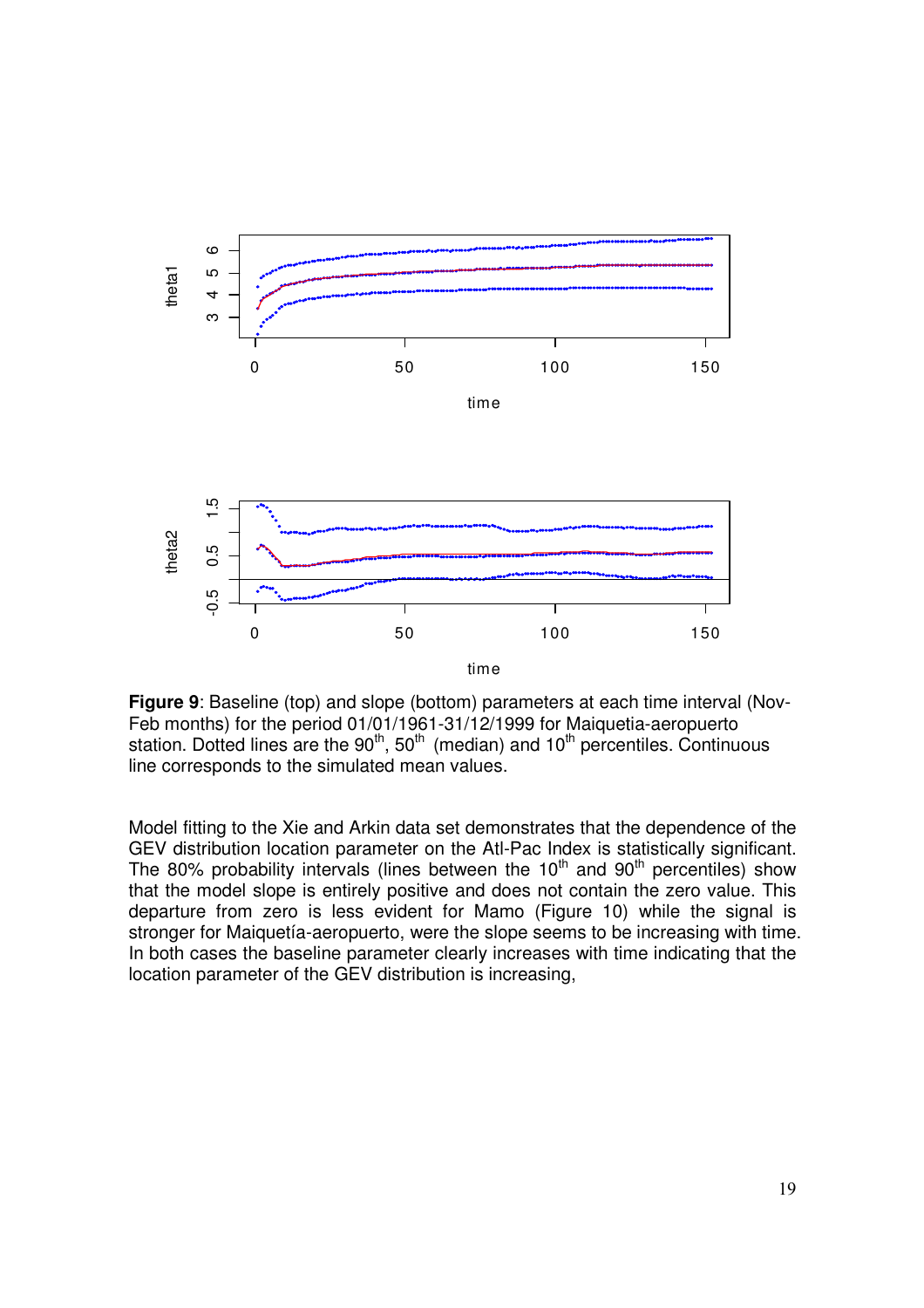

**Figure 10**: Baseline (top) and slope (bottom) parameters at each time interval (Nov-Feb months) for the period 01/01/1961-31/12/1999 for Mamo station. Dotted lines are the 90<sup>th</sup>, 50<sup>th</sup> (median) and 10<sup>th</sup> percentiles. Continuous line corresponds to the mean values.

Given an extreme value  $y$  with probability distribution given by (1) for known values of  $\mu, \sigma, \xi$ , the quantity  $H(y) = 1 - F(y)$  is the probability of exceeding the value of y and the expression  $N(y) = 1/H(y)$  is called the "return period" of y, since the level y will be exceeded on average once each N(y) years (Coles, 2001). Changes in the location parameter  $\mu$  with time imply changes in the exceeding probabilities  $H(y)$ for a fixed level y. This in turns indicates that the recurrence or return period for a given level has also been changing with time.

### **4. Extreme rainfall analysis from Global Models**

Data from the Echam5/MPI-OM and UKMO\_HadCM3 model outputs were used in this part of the analysis. As a first step global model outputs from the  $20<sup>th</sup>$  century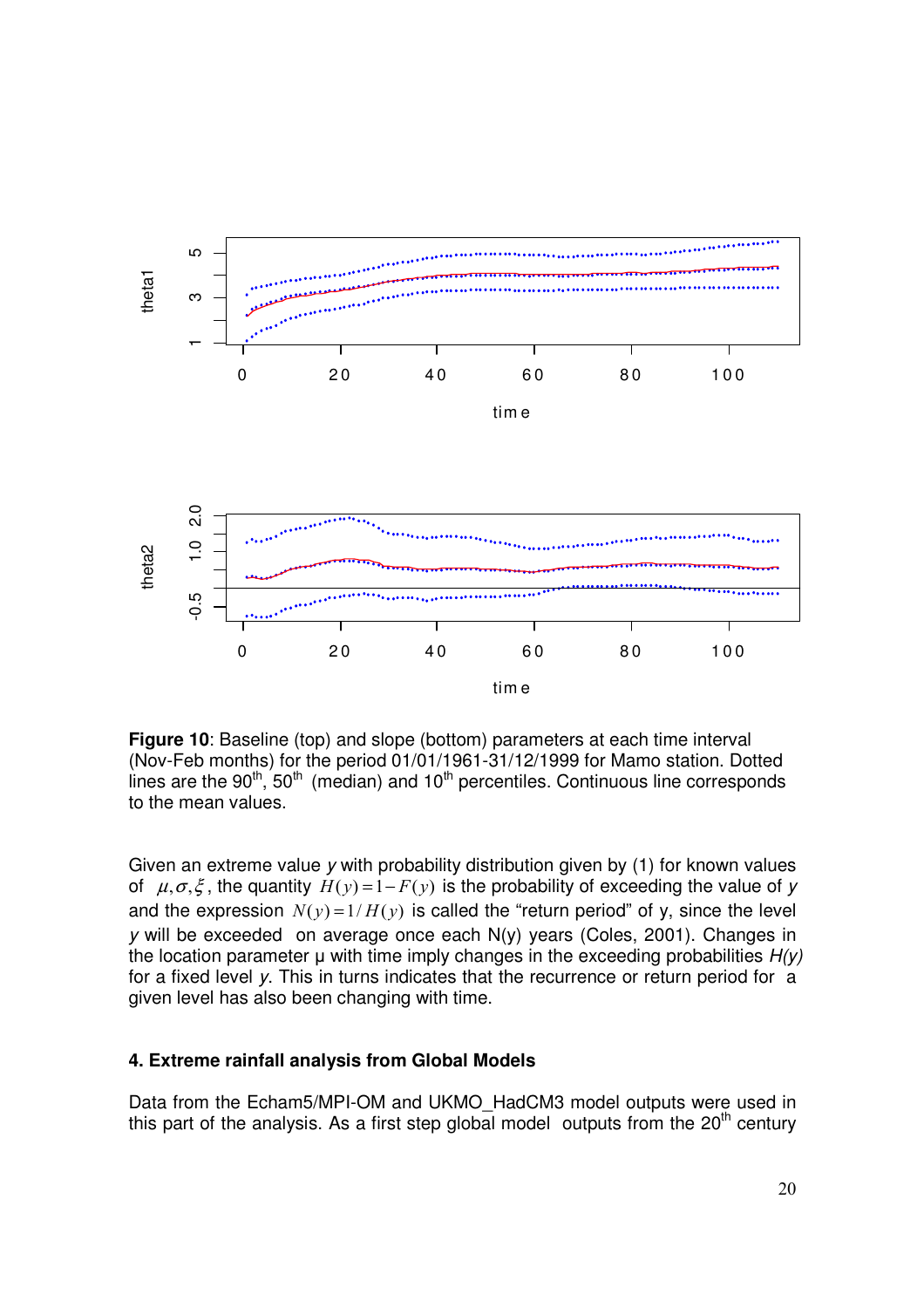experiments are compared with contemporary data sets taking care of the temporal and spatial resolutions of the data sets to be compared. Sea surface temperature data from the 20C3M IPCC experiment (1961-1999) were used to calculate the Atl-Pac Index. A comparison of the calculated index from the global models ECHAM5 and HadCM3 with the NCEP data is presented in Figure 11.





**Figure 11**: Atl-Pac Index comparison between the Echam5 (top) and HadCM3 (bottom) (20C3M IPCC experiment) (solid lines) and the NCEP data (dotted line) for period 1961-1999.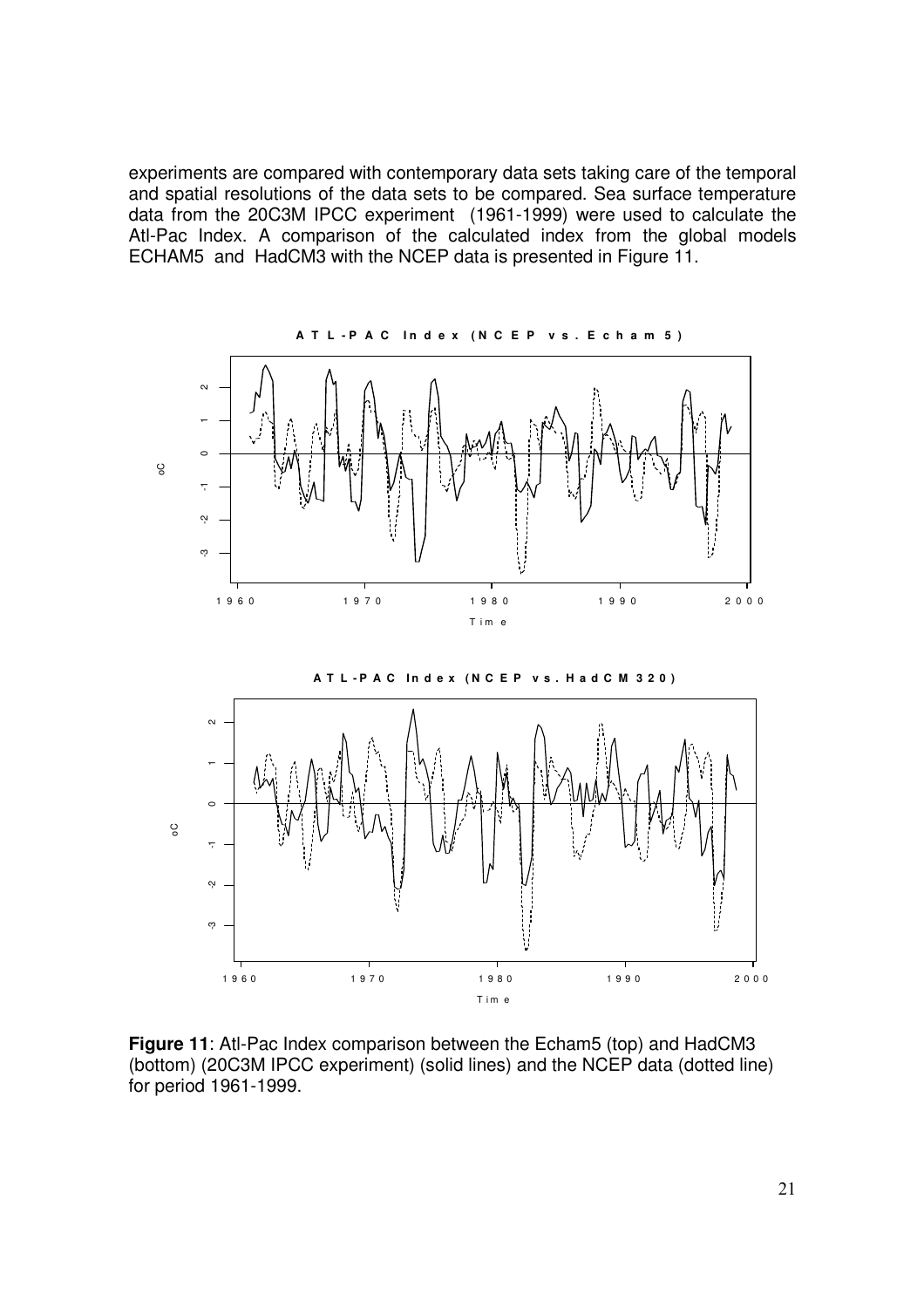Monthly maximum pentad values for the November-February period were calculated for the Echam5 and HadCM3 20C3M IPCC experiment and compared with the Xie and Arkin data set. To make them comparable, these rainfall values were converted to pentad averages in the domain 7.5ºN-12.5ºN and 72ºW-60ºW for the common period of records. A comparison of both data sets is presented in Figure 12. As observed from the Figure, the peak timing for both data sets is practically the same, but the rainfall intensities are overestimated by the Echam5 model in the period Nov-Feb 1979-1999 and underestimated by the HadCM3 model in the period Nov-Feb 1979-1989. These two periods conform the common periods for each data set respectively.



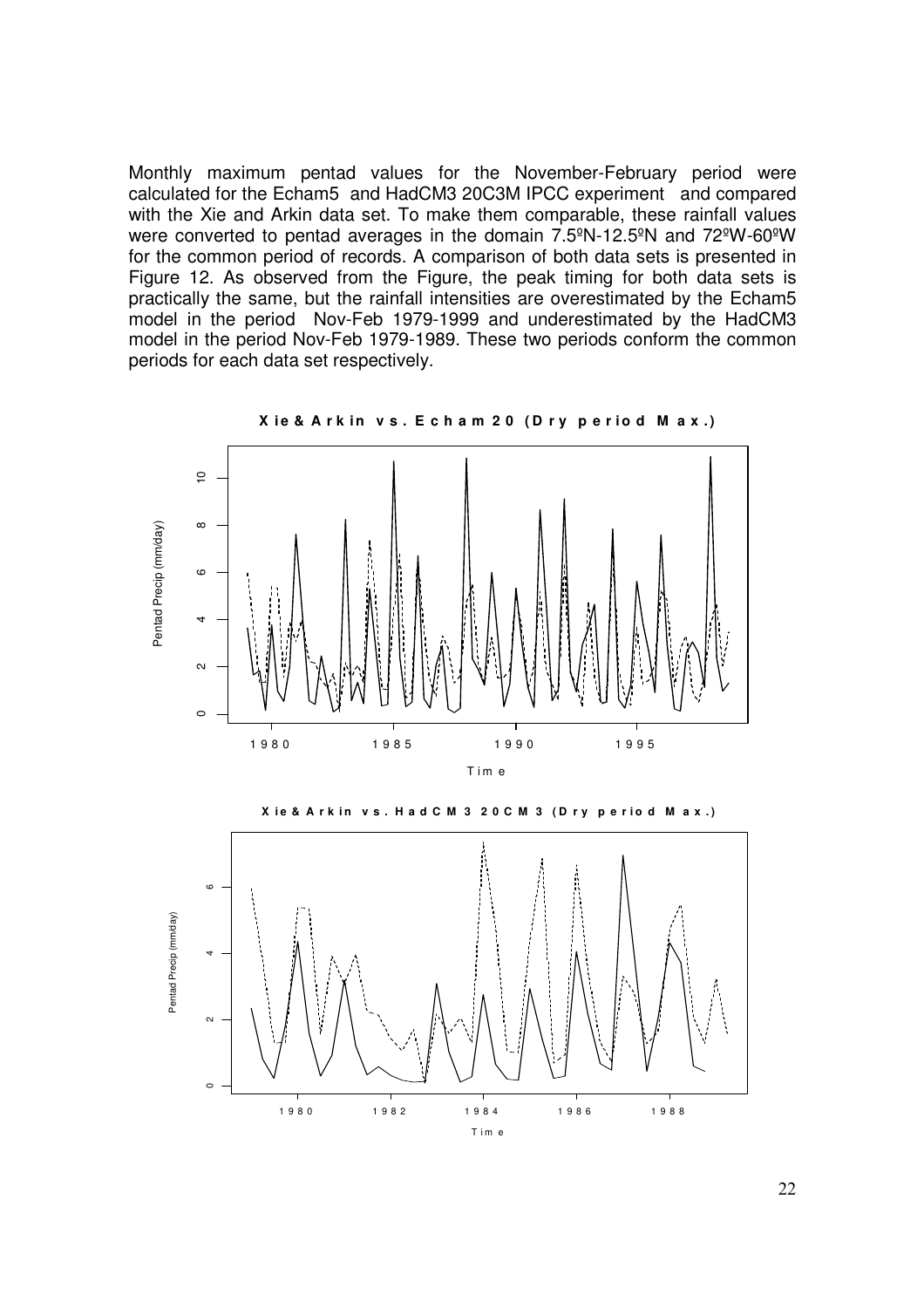**Figure 12**: Comparison of monthly maximum pentad rainfall in November-December between the Echam5 model (top) and the HadCM3 model (bottom) (20C3M IPCC experiment) (solid lines) and the Xie and Arkin data set (dotted lines). From the analysis of the Xie and Arkin data the maximum pentad value registered for the whole period of records (01/01/1979-28/02/2005) was in November 1999. This maximum level was of y=12.85 mm/day. However one must remember that this is a five day average value spatially averaged over a rather large geographic window of  $7.5^{\circ}$ N-12.5<sup>o</sup>N and  $72^{\circ}$ W-60<sup>o</sup>W, which is far from the observed 410 mm/day observed at Maiquetia station on the 15th of December 1999.

One of the aims of the analysis is to investigate whether the relationship observed between the oceanic variables and the extreme rainfall holds for the GCMs model simulations for present and future climates.

The relationship between the monthly maximum pentad precipitation for November-February and the Atl-Pac Index is presented in Figure 13 for the Echam5 data (top) and the Xie and Arkin data (bottom). Similar patterns can be observed in both figures. In Figure 14 similar graphs are presented for the HadCM3 data (top) and the the Xie and Arkin data (bottom). The main feature of Figure 13 is that the proportion of values above for example, 4 mm/day, are higher for API values above -1, while for low values of the API index the probability of exceeding such a rainfall level is very small. This is true for the Xie and Arkin data set and for the Echam5 data set. However this relationship is not followed by the HadCM3 data set as shown in Figure 14. In this case observed and modeled data show a different dependence structure, since moderate extreme rainfall values have a higher probability of occurrence for API value less than -1 in the HadCM3 data set, when compared with the Xie and Arkin data set.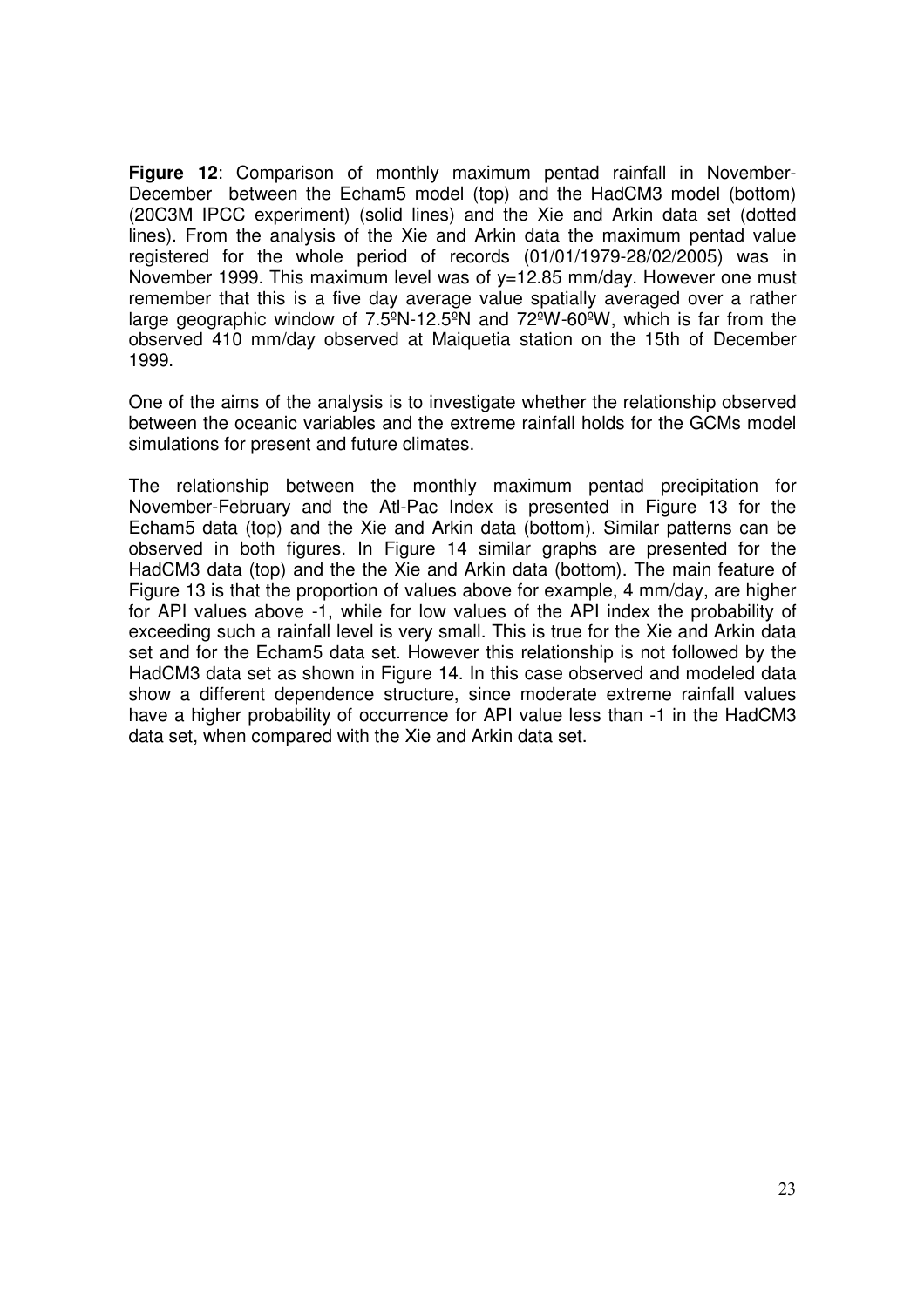

**Figure 13**: Monthly maximum pentad versus the Atl-Pac Index for the Echam5 (top), and the Xie-Arkin rainfall data set.



**Figure 14**: Monthly maximum pentad versus the Atl-Pac Index for the HadCM3 (top), and the Xie-Arkin rainfall data set.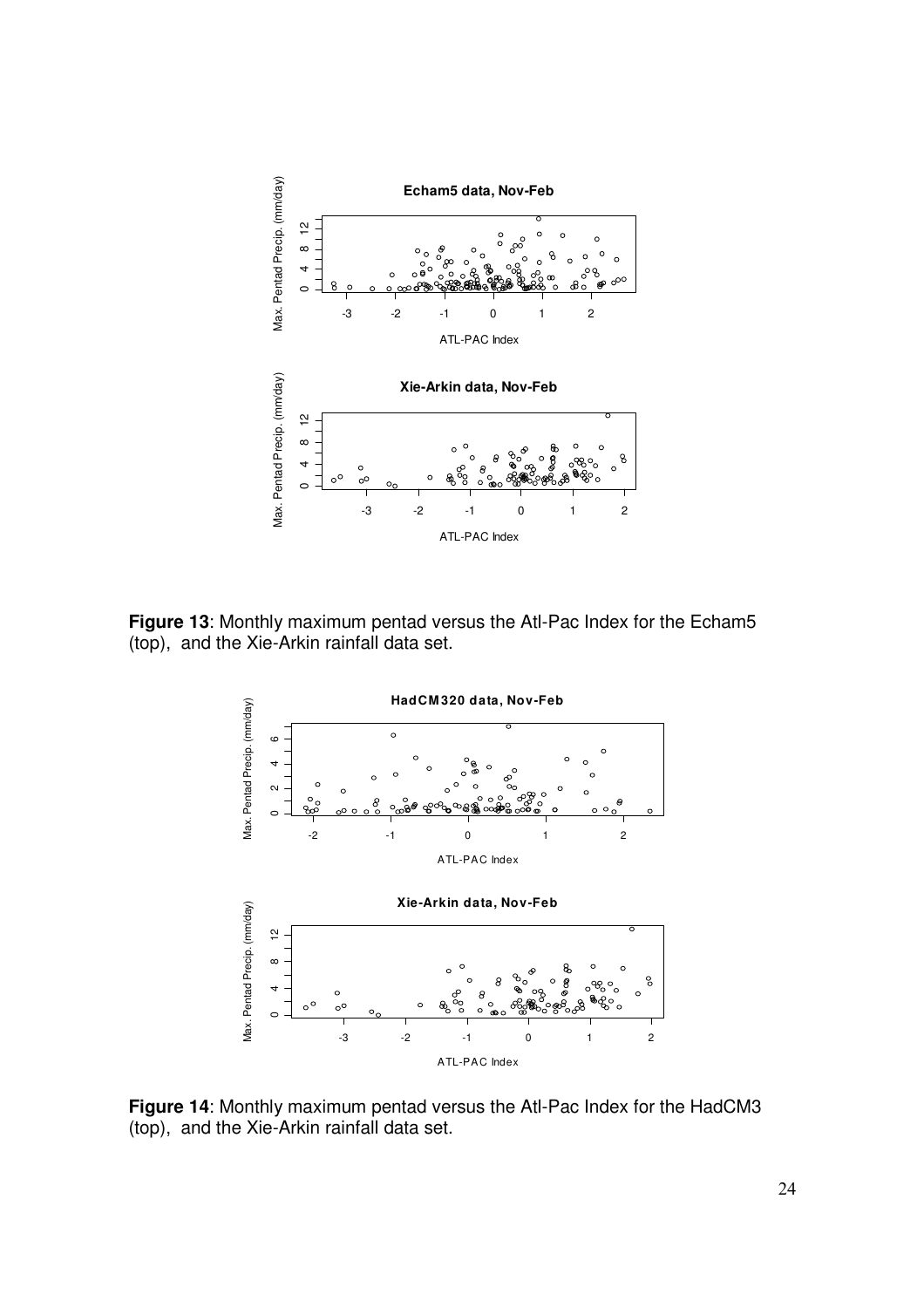This behavior is reflected when the dynamic GEV model is fitted to both data sets as shown in Figures 15 and 16. In Figure 15 a significantly varying dependence between extreme rainfall and the API index is reflected in the 80% probability intervals for  $\theta_{2t}$  (bottom) which are above the zero line, while in Figure 16 the zero line for the slope parameter ( $\theta_{2t}$  ) is completely included in the probability interval.



**Figure 15**: Baseline (top) and slope (bottom) parameters at each time interval (Nov-Feb months) for the period 01/01/1979-30/12/1999 for the Echam5 data (20C3M experiment). Dotted lines are the  $90<sup>th</sup>$ , 50<sup>th</sup> (median) and 10<sup>th</sup> percentiles. Continuous line corresponds to the simulated mean values.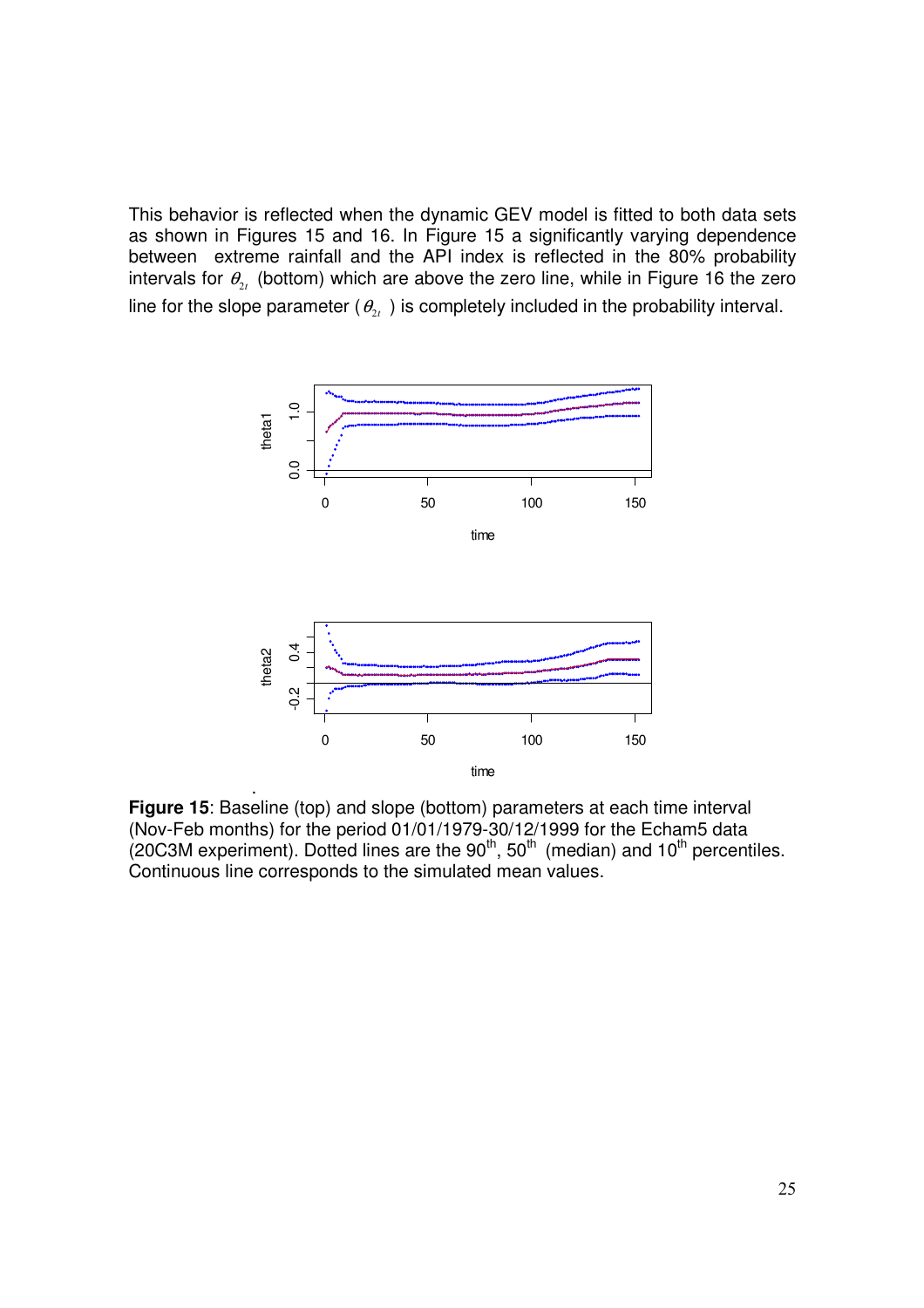

**Figure 16**: Baseline (top) and slope (bottom) parameters at each time interval (Nov-Feb months) for the period 01/01/1979-30/12/1989 for the HadCM3 data  $(20CM3$  experiment). Dotted lines are the  $90<sup>th</sup>$ , 50<sup>th</sup> (median) and 10<sup>th</sup> percentiles. Continuous line corresponds to the simulated mean values.

For the Echam5 model data (SRES A2 experiment), the dependence of extreme rainfall from the API index is still significant for the middle part of the  $21<sup>st</sup>$  century (2046-2064), while this dependence fades off for the latest part of the century (2081-2099) (figures not shown) as shown by results from GEV dynamic model.

With the sea surface temperature data from the Echam5 model projections we have also calculated the time varying probability of exceeding the API index value for the December 1999. A normal dynamic linear regression model was fitted to the 21<sup>st</sup> century API index data set estimated with the Echam5 model outputs. In this case the API index value is assumed normally distributed with location parameter  $\mu$  varying with time in the sense of the state-space mode defined in equation 3. In this case the covariable used is the time index. The baseline  $(\theta_{1t})$  and slope  $(\theta_{2t})$ with their posterior 80% probability intervals are shown in Figure 17. In this case both parameters does not seem to change with time, although the baseline shows a higher uncertainty as the projection period approaches the end of the 21<sup>st</sup> century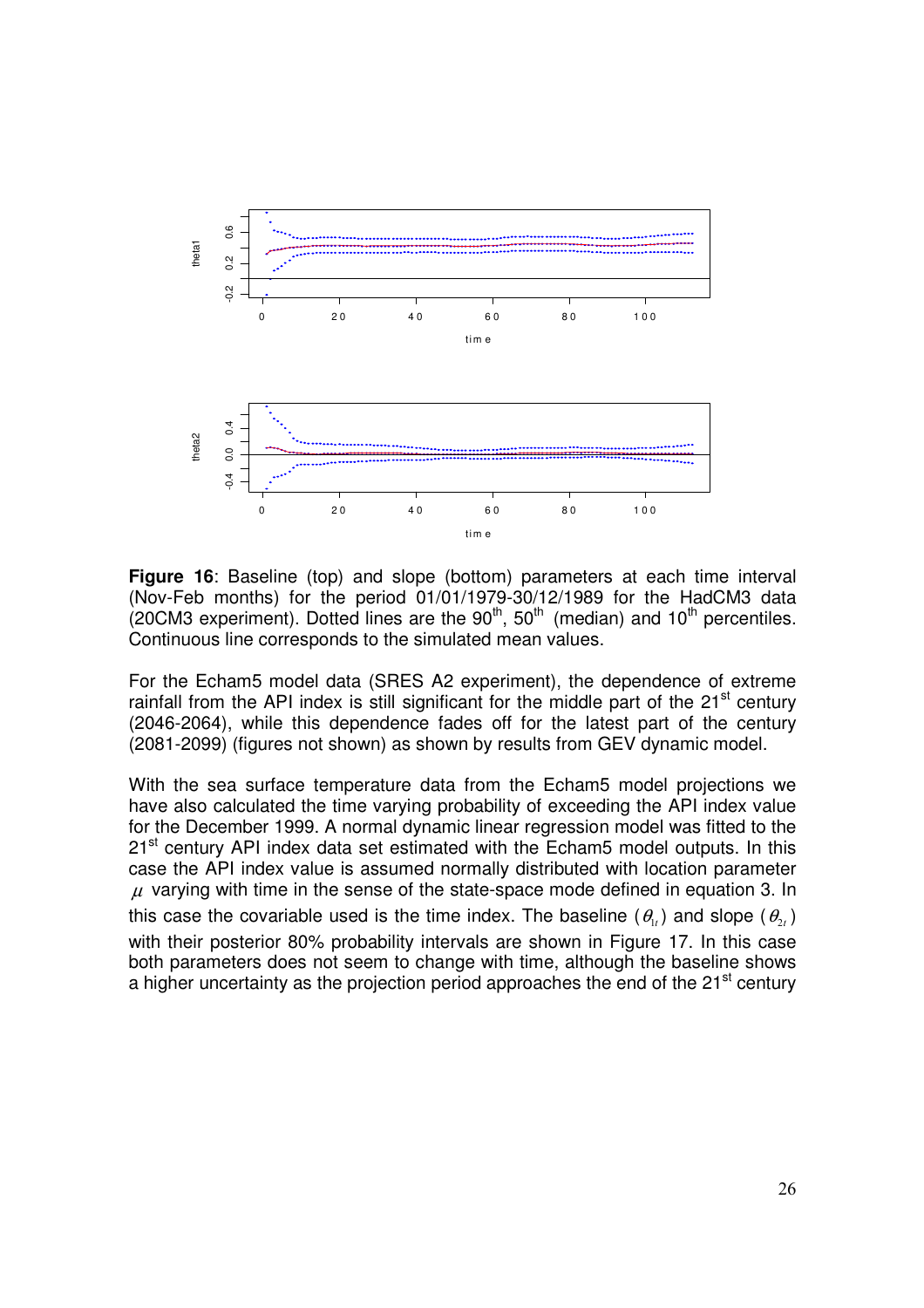

**Figure 17**: Baseline (top) and slope (bottom) parameters at each time interval (Nov-Feb months) for the period 2046-2099 for the Echam5 data (SRES A2 experiment). Dotted lines are the  $90<sup>th</sup>$ , 50<sup>th</sup> (median) and 10<sup>th</sup> percentiles. Continuous line corresponds to the simulated mean.

Ten thousands simulations from model 3 were obtained using the Forward Filtering Bacward Simulation algorithm described in Huerta and Sansó (2007). The simulated  $\mu$ , were used as parameters to also simulate from a normal probability distribution with time-varying mean and constant variance. Half of the samples were discarded and the remaining values were assumed as samples from the posterior predictive distribution of the dynamic normal linear regression model.

From these values the proportion of data points exceeding the December 1999 API value of approximately 1.7 ºC were calculated to estimate the posterior probability of exceeding the December 1999 value. These calculations were made for the NCEP data set; the Echam5 model (20CM3 experiment, 1961-1999) and the Echam5 model (SRES A2 experiment, 2046-2099). The results are shown in Figure 18, in where the probability line of 10% has been drawn for all data sets.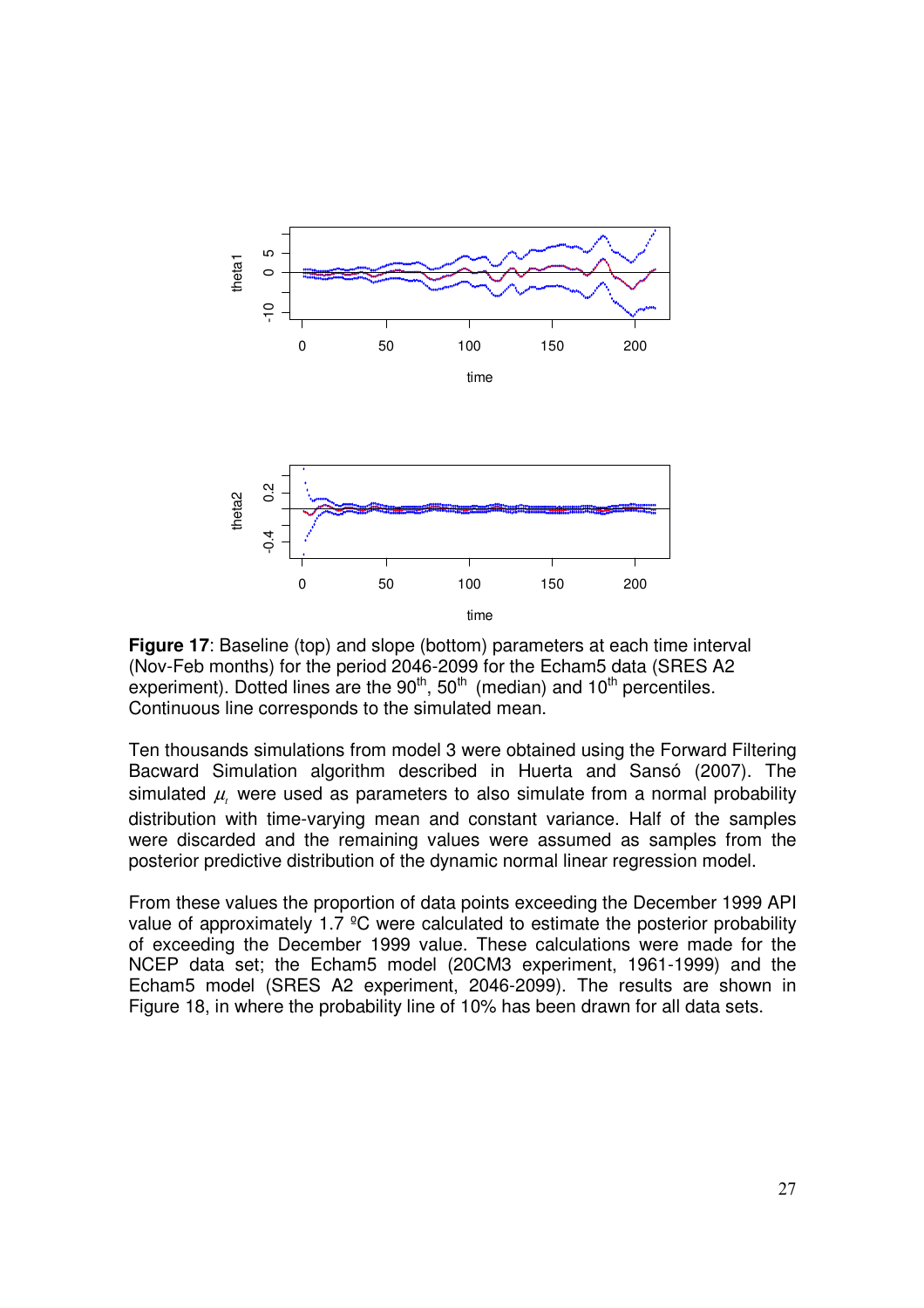

**Figure 18**. Exceedence probability of the December 1999 value of the ATL-PAC index

From figure 18, there is not apparent trend in the probability of exceeding the December 1999 value. In Cox et al. (2008) they observed an increasing probability of exceeding the July-November anomalous 2005 ANSG index, which can be attributed to faster warming of the Northern Atlantic with respect to the South Atlantic in the future. This behavior is not apparent in this case, and the equatorial tropical Pacific seems to be heating at the same rate as the northern tropical Atlantic (figures not shown), bringing as a consequence that there is not a significant trend in the mean values of the API index as shown in Figure 17, and anomalous values associated with a stronger rainfall response in the northern Venezuelan coast, might not be changing their frequency with time. However, the relationship between the API index and extreme rainfall as projected for future climates does not seem to have the same dependence structure as for present climate, which might limits its potential to project future extreme rainfall events.

### **Conclusions**

By performing an extensive exploratory analysis of point rainfall data for different locations as well as using globally gridded data sets (the Xie and Arkin dataset), the combined Atlantic-Pacific sea surface temperature anomalies were investigated as possible co-variables to explain the anomalous behavior of rainfall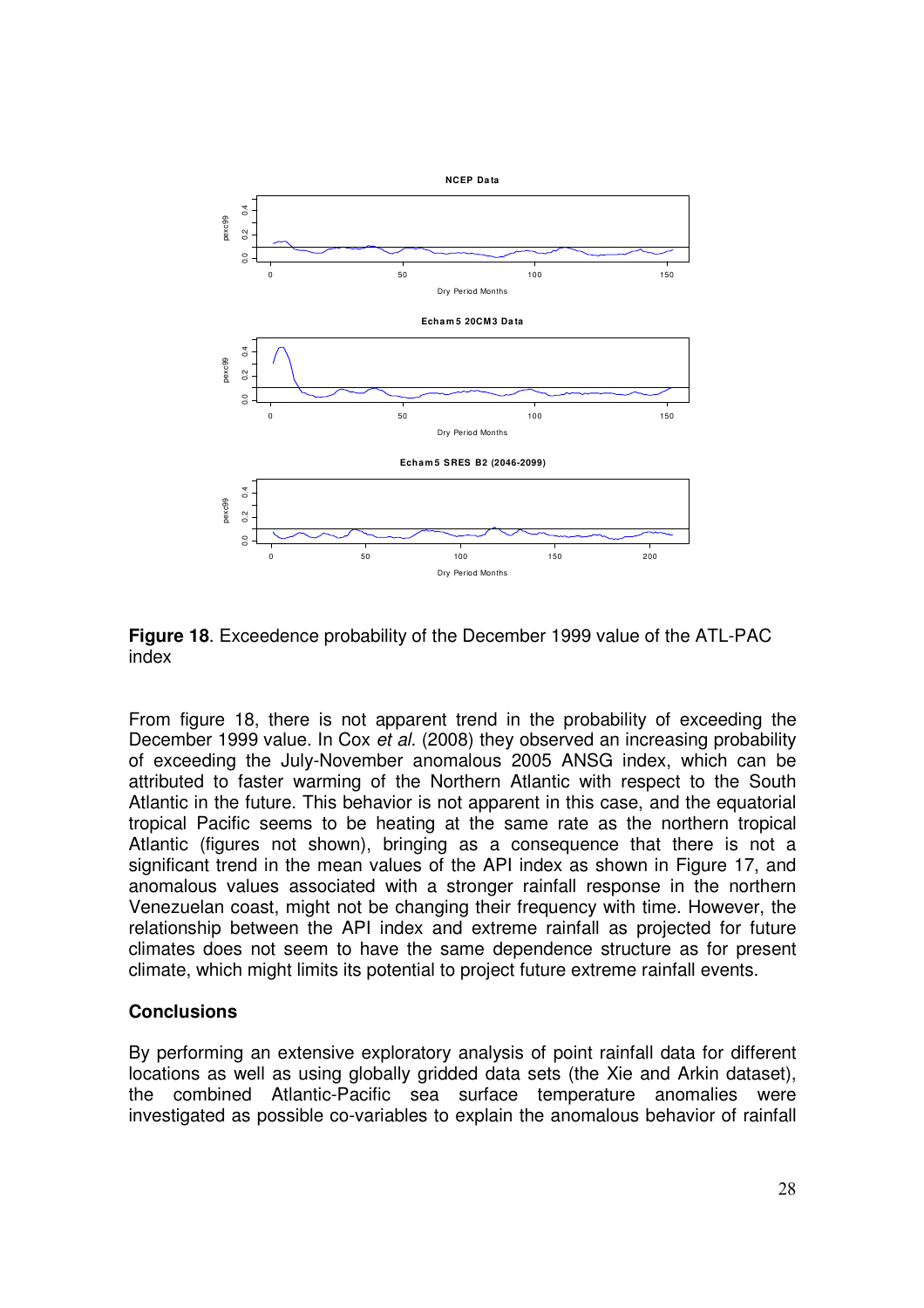in the central coast of Venezuela during the dry period (Nov-Feb). Following the significance analysis achieved by fitting a dynamic generalized extreme value model to station based daily rainfall at different locations and to the Xie and Arkin dataset for the Vargas state, the Atlantic-Pacific index (API) described as the difference between the SSTA of the tropical north Atlantic and the region Niño3 in the equatorial Pacific, seems to be an adequate index to explain the probabilistic nature of rainfall extremes in the northern Venezuelan coast for the months Nov-Feb. For most locations and for the Xie and Arkin data set, it was found that there is a significant dependence of the GEV distribution location parameter on the Atl-Pac Index and this dependence varies with time.

One of the aims of the analysis was also to investigate whether the relationship observed between the oceanic variables, in particular the Atlantic-Pacific index, and the extreme rainfall observed values holds for the GCMs model simulations for present and future climates. A similar dependence between the Atlantic-Pacific index and the probabilistic behavior of observed extreme rainfall is found from simulations of global models for the  $20<sup>th</sup>$  century climate (20C3M experiment). Specifically for the Echam5 model, a significance dependence of the location parameter of the GEV model on the Atlantic-Pacific index is well described by the GEV dynamic model for the 20C3M experiment. This is not that obvious for the HadCM3 model in where this dependence is weaker and does not resemble the behavior found with the  $20<sup>th</sup>$  century observations. When looking at future climates we considered global model simulations for the period 2046-2099 and the experiment SRES A2. For the Echam5 model data, the dependence of extreme rainfall from the API index is still significant for the middle part of the 21<sup>st</sup> century (2046-2064), while this dependence fades off for the latest part of the century (2081-2099) as shown by results from fitting the GEV dynamic model. The relationship between the API index and extreme rainfall as projected for future climates does not seem to have the same dependence structure as for present climate, which might limits its potential to project future extreme rainfall events based on the projections of this index.

The proportion of data points exceeding the December 1999 API value of approximately 1.7 ºC were calculated to estimate the posterior probability of exceeding the December 1999 value. From these results it can be concluded that there is not apparent trend in the probability of exceeding the December 1999 value. However since the dependence of extremes values on the API index is projected to change in future climates this conclusion should be taken with a lot of care. To all uncertainties discussed in this analysis one must not forget uncertainties related with the spatial resolution used in analyzing global model outputs. Vulnerability analysis should be carried out at local and regional scales, in order to provide to policy makers more precise information on how extreme events are expected to affect people lives and livelihoods. Thereof adaptation measures must be adopted without delaying timely decisions for the communities' wellbeing.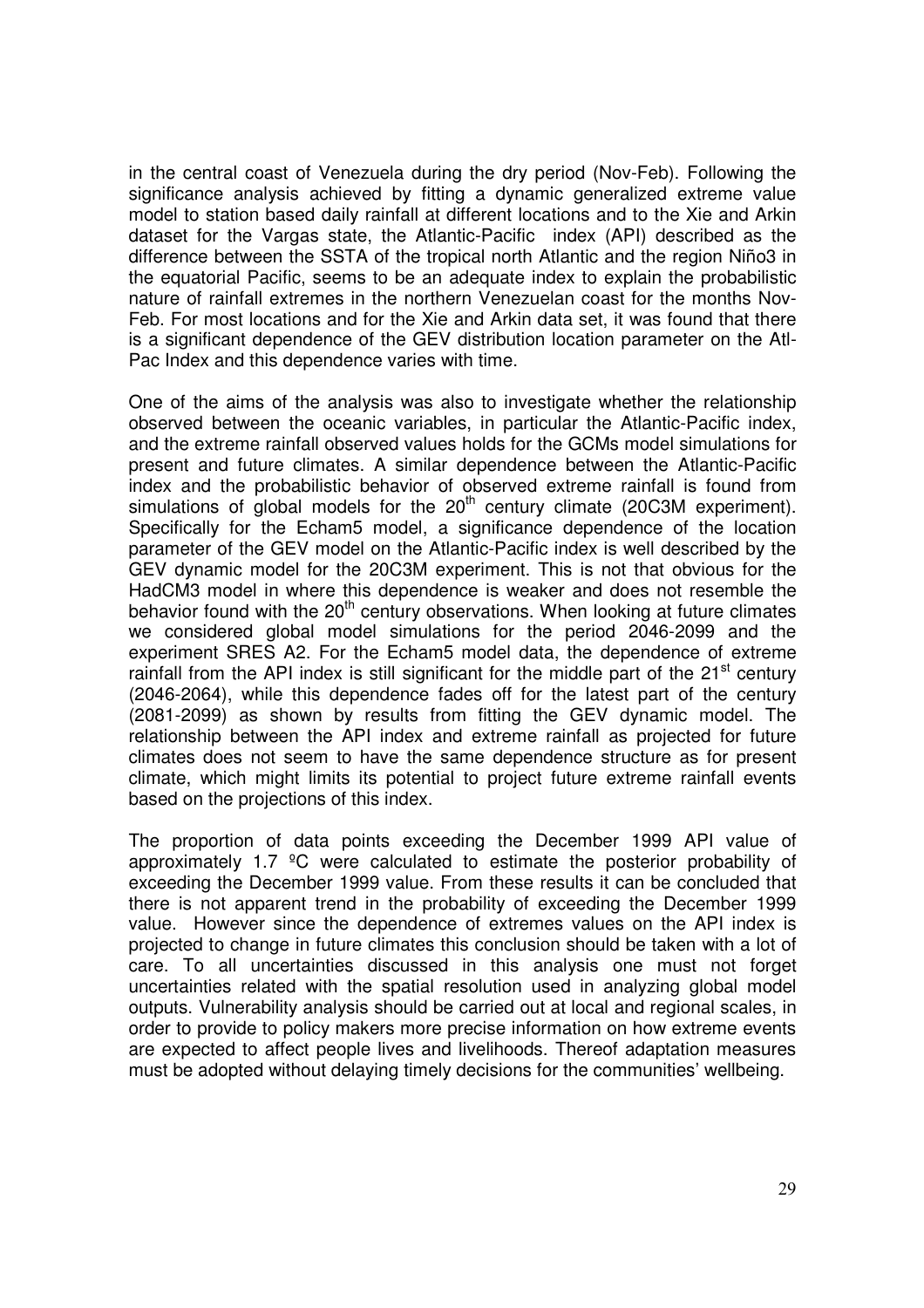## **Acknowledgements**

This research was carried out while the first author was a visiting researcher of the Instituto Nacional do Pesquisas Espacias (INPE) with funding support from Fundação de Amparo à Pesquisa do Estado de São Paulo (FAPESP) and Conselho Nacional de Desenvolvimento Científico e Tecnológico (CNPq).

### **References**

Coles, S. 2001. An introduction to statistical modeling of extreme values, Springer: London.

Cox, PM, Harris, PP, Huntingford, C, Betts, RA, Collins, M, Jones, CD, Jupp, TE, Marengo, JA and Nobre, CA 2008. Increasing risk of Amazonian drought due to decreasing aerosol pollution. Nature, doi: 10.1038.

Enfield, D and Alfaro, E 1999. The dependence of Caribbean Rainfall on the Interaction n the Tropical Atlantic and Pacific Oceans. J. Climate, 12:2093:2103.

Grimm AL and Tedeschi RG. 2009. ENSO and extreme rainfall events in South America. J. Climate

Haylock MR, Peterson T, Abreu de Sousa JR, Alves LM, Ambrizzi T, Baez J, Barbosa de Brito JI, Barros VR, Berlato MA, Bidegain M, Coronel G, Corradi V, Garcia VJ, Grimm AM, Jaildodos Anjos R, Karoly D, Marengo JA, Marino MB, Meira PR,Miranda GC, Molion L, Muncunil DF, Nechet D, Ontaneda G, Quintana J, Ramirez E, Rebello E, Rusticucci M, Santos JL, Varillas IT, Vincent L, Yumiko M. 2006. Trends in total and extreme South American rainfall 1960–2000 and links with sea surface temperature. Journal of Climate **19**: 1490–1512.

Huerta,G and Sansó, B. 2007. Time-varying models for extreme values. Environ. Ecol. Stats., 14:285-299.

Johns TC, Gregory JM, Ingram WJ, Johnson CE, Jones A, Lowe JA, Mitchell JFB, Roberts, DL, Sexton BMH, Stevenson DS, Tett SFB and Woodage MJ. 2003. Anthropogenic climate change for 1860 to 2100 simulated with the HadCM3 model under updated emissions scenarios, Clim. Dyn 20: 583-612

Jungclaus, H., Keenlyside, N., Botzet, M., Haak, H., Luo, J.-J. and co-authors. 2006. Ocean circulation and tropical variability in the coupled model ECHAM5/MPI-OM. J. Climate 19: 3952–3972

Lyon, B. 2003. Enhanced seasonal rainfall in northern Venezuela and the extreme events of December 1999. J. Climate. Notes and Correspondence. 16:2302-2306.